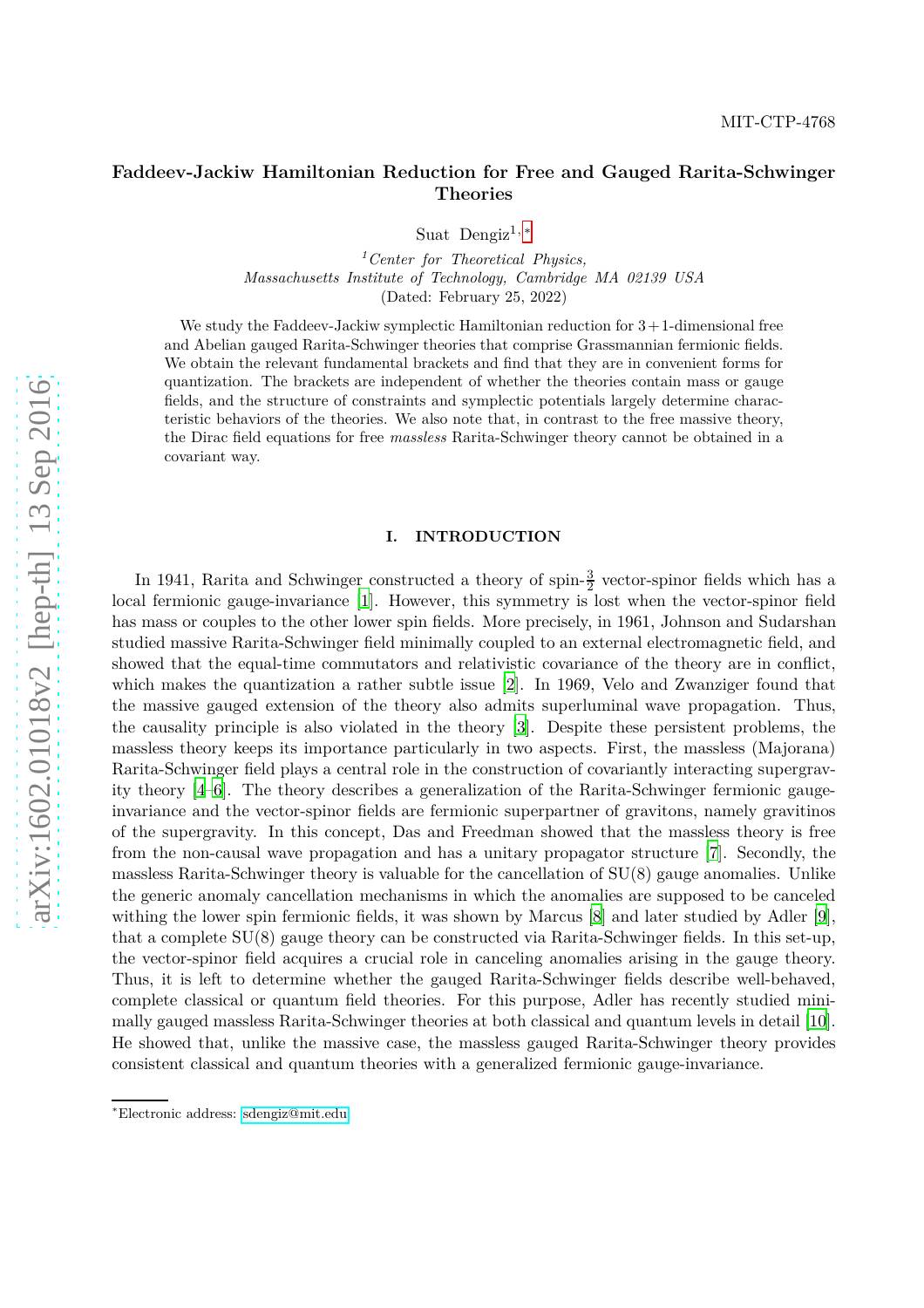Taking the above mentioned observations as inspiration points and noting the hard task of getting proper brackets of constrained systems providing viable quantization, we study the Faddeev-Jackiw (FJ) symplectic Hamiltonian reduction [\[11](#page-16-9), [12](#page-16-10)] for free and gauged Rarita-Schwinger theories. Unlike Dirac's approach for constrained systems [\[16](#page-16-11)], FJ symplectic first-order formalism does not require any classification of constraints<sup>1</sup>. In other words, the method avoids analyzing systems by evaluating all commutation relations among the constraints and classifying them accordingly. Apparently, the FJ approach supplies a rather economical way of quantizing constrained systems. In doing so, we find the fundamental brackets for the free and gauged Rarita-Schwinger theories for both massless and massive versions. Here, the brackets are in admissible structures to be quantized. We also observe that the brackets are identical for all kinds of the theories; the brackets are independent of whether the theory is massive or interacting with external electromagnetic field or not. The differences between the theories arise among the constraints they have. We also notice that, in contrast to the massive case, the Dirac field equations for free *massless* Rarita-Schwinger theory cannot be obtained in a covariant way.

The layout of the paper is as follows: In Sec. II, we recapitulate the fundamental properties of free massless Rarita-Schwinger theory and apply FJ Hamiltonian reduction to the theory. In Sec. III, we turn our attention to the FJ Hamiltonian reduction for free massive Rarita-Schwinger theory. Sec. IV and Sec. V are devoted to the first-order symplectic analysis for Abelian gauged extensions of massless and massive Rarita-Schwinger theories. In Sec. VI, we conclude our results. In the Appendix A, the derivation of the transverse and traceless decomposition of the fields in the free massless Rarita-Schwinger theory is given as a sample. In the Appendix B, we briefly review the FJ approach for constrained and unconstrained systems. We also give an example of the application of symplectic method to anti-commuting spin- $\frac{1}{2}$  Dirac theory.

#### **II. FREE MASSLESS RARITA-SCHWINGER THEORY**

The  $3 + 1$ -dimensional free massless Rarita-Schwinger theory is described by the Lagrangian

<span id="page-1-1"></span>
$$
\mathcal{L} = -\epsilon^{\lambda\mu\nu\rho}\bar{\psi}_{\lambda}\gamma_5\gamma_{\mu}\partial_{\nu}\psi_{\rho},\tag{1}
$$

where  $\psi_{\mu}$  and  $\bar{\psi}_{\mu}$  are vector-spinor fields with spinor indices suppressed. We work in the metric signature  $(+, -, -, -)$ ,  $\gamma_5 = i\gamma^0 \gamma^1 \gamma^2 \gamma^3$  and  $\{\gamma^\mu, \gamma^\nu\} = 2\eta^{\mu\nu}$ . We consider the fermionic fields as independent anti-commuting Grassmannian variables. Recall that, unlike the complex Dirac field, for the Grassmannian variables there is no such relation as  $\bar{\psi}_{\mu} = \gamma^0 \psi_{\mu}^+$ . Instead,  $\psi_{\mu}$  and  $\bar{\psi}_{\mu}$  are independent generators in the Grassmann algebra. Thus, one can define the *conjugation* as follows:

<span id="page-1-0"></span>
$$
\psi_{\mu}^* = \bar{\psi}_{\nu}(\gamma^0)^{\nu}{}_{\mu}, \qquad (\bar{\psi}_{\mu})^* = (\gamma^0)_{\mu}{}^{\nu} \psi_{\nu}. \tag{2}
$$

Notice that this does *not* mean that Eq.[\(2\)](#page-1-0) produces a new element in the Grassmannian algebra. This is merely the conjugation of independent variables. Therefore, with the help of the conjugation of the Grassmannian variables  $(\theta_1 \theta_2)^* = \theta_2^*$  ${}_{2}^{*}\theta_{1}^{*}$  $_{1}^{*}$ , one can show that the Lagrangian in Eq.[\(1\)](#page-1-1) is selfadjoint up to a boundary term:

$$
\mathcal{L}^* = \mathcal{L} + \partial_\nu (\epsilon^{\lambda \mu \nu \rho} \bar{\psi}_{\lambda} \gamma_5 \gamma_\mu \psi_\rho), \tag{3}
$$

such that the total derivative term naturally drops at the action level. Moreover, variations with respect to independent variables respectively yield

<span id="page-1-2"></span>
$$
\epsilon^{\lambda\mu\nu\rho}\gamma_5\gamma_\mu\partial_\nu\psi_\rho = 0, \qquad \epsilon^{\lambda\mu\nu\rho}\partial_\nu\bar{\psi}_\lambda\gamma_5\gamma_\mu = 0, \tag{4}
$$

<sup>&</sup>lt;sup>1</sup> For the quantization of the constrained system, see for example [\[13](#page-16-12)[–15](#page-16-13)].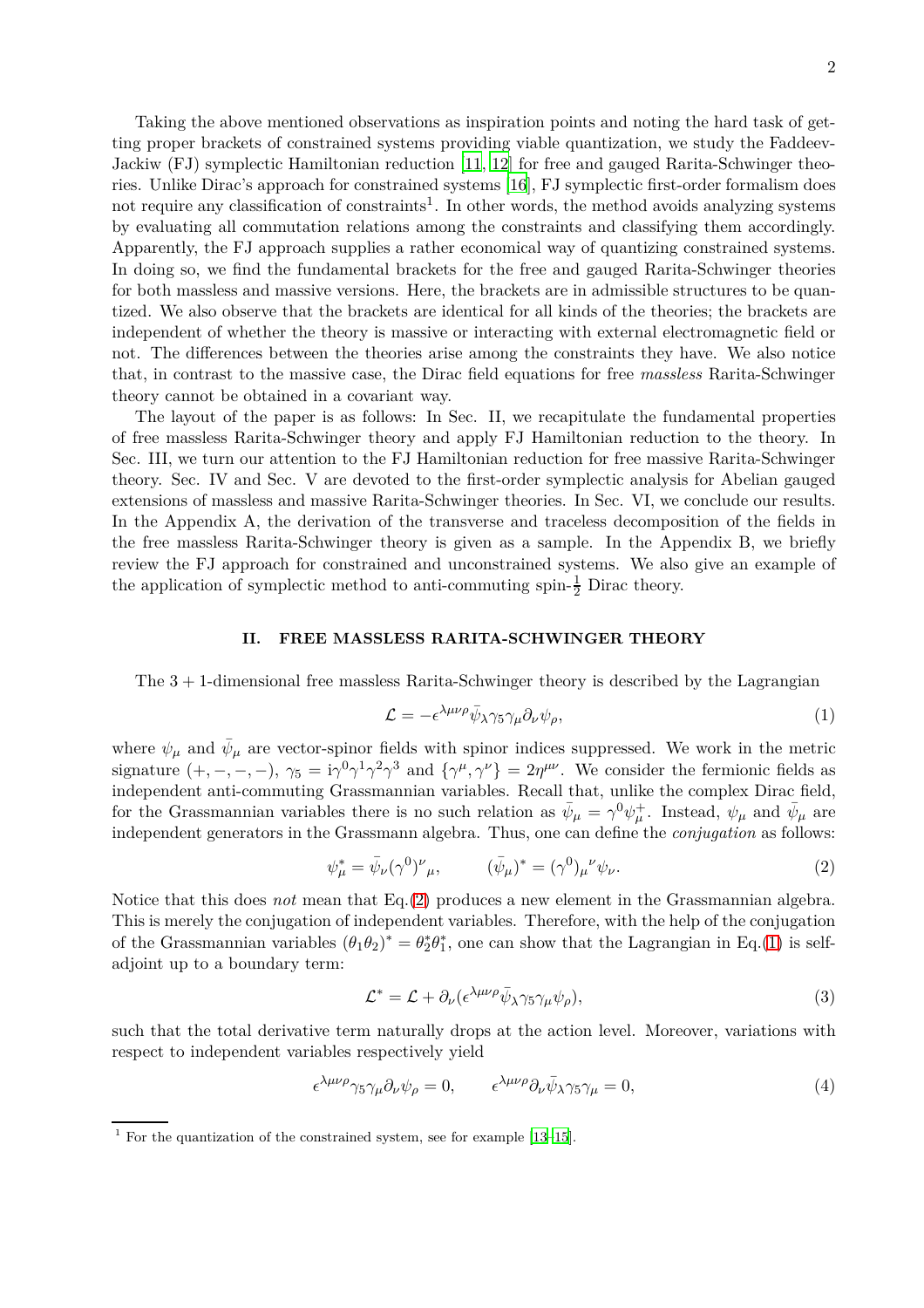which are the corresponding field equations. From now on, we will work with the first of Eq.[\(4\)](#page-1-2). But, by following the same steps, one could easily obtain the similar results for the second equation. Notice that by using the identity

<span id="page-2-7"></span>
$$
\epsilon^{\lambda\mu\nu\rho}\gamma_5\gamma_\mu = i(\eta^{\lambda\rho}\gamma^\nu - \eta^{\lambda\nu}\gamma^\rho - \gamma^\lambda\eta^{\rho\nu} + \gamma^\lambda\gamma^\nu\gamma^\rho),\tag{5}
$$

one can recast the field equation in Eq.[\(4\)](#page-1-2) as follows

<span id="page-2-0"></span>
$$
\partial \psi^{\lambda} - \partial^{\lambda} (\gamma \cdot \psi) - \gamma^{\lambda} \partial \cdot \psi + \gamma^{\lambda} \partial (\gamma \cdot \psi) = 0.
$$
 (6)

Here  $\partial \psi = \gamma^{\mu} \partial_{\mu}$  and  $\gamma \cdot \psi = \gamma^{\mu} \psi_{\mu}$ . Contracting Eq.[\(6\)](#page-2-0) with  $\gamma_{\lambda}$  gives

<span id="page-2-6"></span>
$$
\partial \cdot \psi - \partial \phi(\gamma \cdot \psi) = 0. \tag{7}
$$

Finally, by plugging this result in Eq.[\(6\)](#page-2-0), the field equation reduces to

<span id="page-2-3"></span>
$$
\partial \psi^{\lambda} - \partial^{\lambda} (\gamma \cdot \psi) = 0. \tag{8}
$$

To obtain the real propagating degrees of freedom, let us now study gauge transformation and corresponding gauge conditions. For this purpose, let us recall that under the local Rarita-Schwinger fermionic gauge transformation

$$
\delta\psi_{\rho}(x) = \partial_{\rho}\epsilon(x),\tag{9}
$$

the Lagrangian in  $Eq.(1)$  $Eq.(1)$  transforms as

<span id="page-2-1"></span>
$$
\delta \mathcal{L} = \partial_{\lambda} (-\epsilon^{\lambda \mu \nu \rho} \bar{\epsilon} \gamma_5 \gamma_{\mu} \partial_{\nu} \psi_{\rho}). \tag{10}
$$

Here  $\epsilon$  is an arbitrary four-component spinor field. As is seen in Eq.[\(10\)](#page-2-1), the free massless Rarita-Schwinger Lagrangian changes by a total derivative under the Rarita-Schwinger gauge transformation, which drops at the action level and thus we have a completely gauge-invariant theory. This means that the theory admits a gauge redundancy. To find the correct physical degrees of freedom of the theory, one needs to fix this gauge-freedom. For this purpose, let us assume the Coulomb-like gauge condition

<span id="page-2-2"></span>
$$
\gamma^i \psi_i = 0,\tag{11}
$$

where  $i = 1, 2, 3$ . In fact, this is a reasonable gauge choice: Any initial data  $\psi'_i$  $i<sub>i</sub>(\mathbf{x},t)$  that does not satisfy Eq.  $(11)$  can be tuned to the desired form via <sup>2</sup>

<span id="page-2-4"></span>
$$
\epsilon(\mathbf{x},t) = -\gamma^i \partial_i \int \frac{d^3y}{4\pi|\mathbf{x} - \mathbf{y}|} \gamma^j \psi_j(\mathbf{y},t). \tag{12}
$$

(See [\[7\]](#page-16-5) and [\[17\]](#page-16-14) for further discussions). For the sake of the self-completeness, one needs to examine the theory further to see whether Eq.[\(11\)](#page-2-2) imposes any additional conditions or not. For this purpose, note that  $\psi_0$  component does not have a time derivative, so it is a Lagrange multiplier. In other words, as in the electromagnetic case, the zeroth component of the vector-spinor field is a zero mode which is followed with a constraint. More precisely, the  $\lambda = 0$  component of the field equation in Eq.[\(8\)](#page-2-3) reads

<span id="page-2-5"></span>
$$
\gamma^i \partial_i \psi_0 - \partial_0(\gamma^i \psi_i) = 0. \tag{13}
$$

<sup>&</sup>lt;sup>2</sup> Since the gauge choice  $\partial^i \psi_i = 0$  on the initial data will also arise due to the self-consistency, one should also be able to regulate the gauge parameter via  $\epsilon = -\frac{1}{\nabla^2} \partial_i \psi^i$ . But since we start with the [\(11\)](#page-2-2), we have to give [\(12\)](#page-2-4).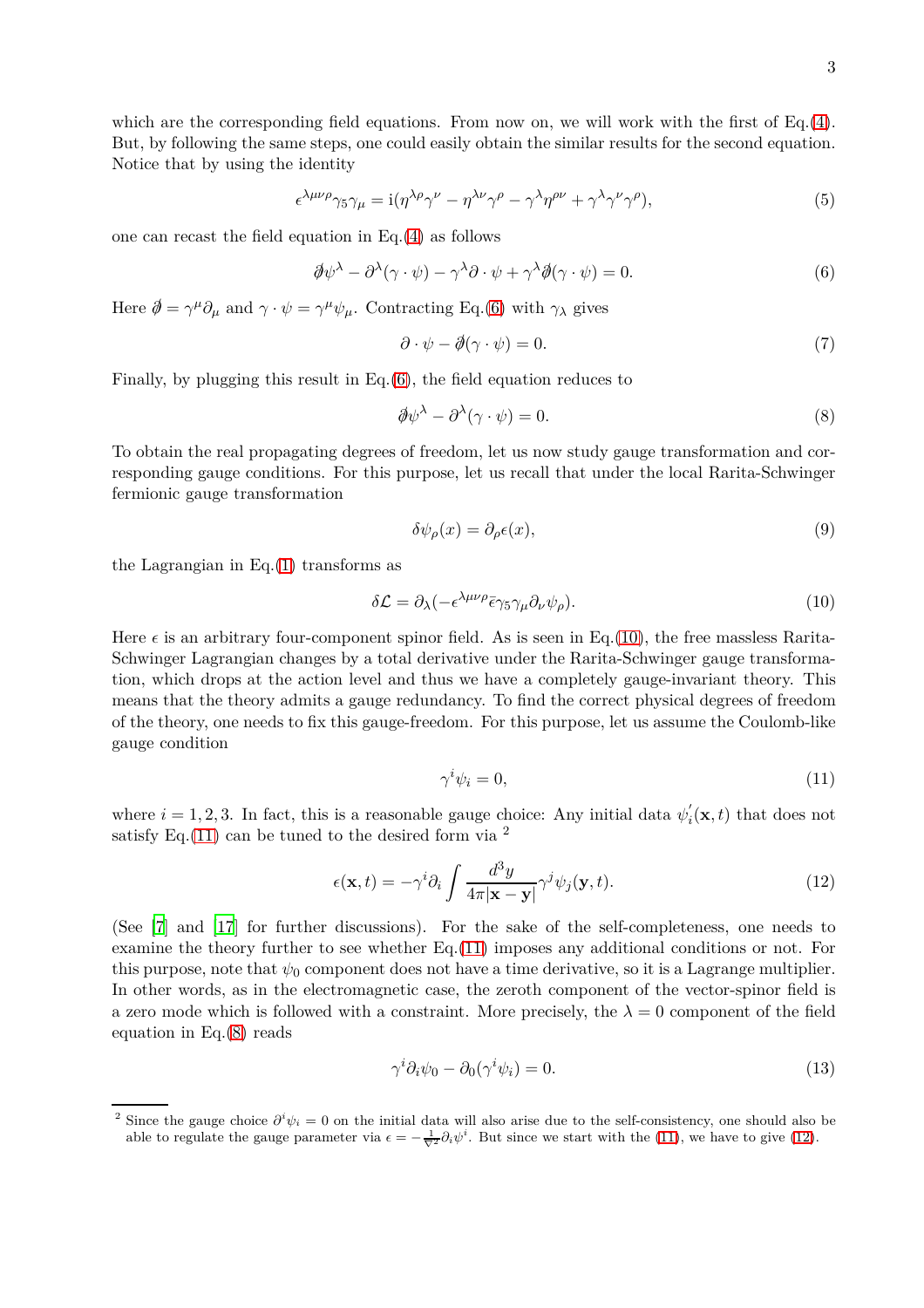One can also get a secondary constraint by contracting the field equation with *∂λ*. But since our primary aim is not analyzing the system by examining all the existing constraints, we leave it as a comment. As is seen in Eq.[\(13\)](#page-2-5), gauge fixing condition  $\gamma^{i}\psi_{i} = 0$  imposes  $\gamma^{i}\partial_{i}\psi_{0} = 0$ . Here, since the operator is not invertible, we are not allowed to get  $\psi_0 = 0$  as a corollary of  $\gamma^i \psi_i = 0$ ; yet we assume an additional condition of  $\psi_0 = 0$ . Furthermore, splitting the fully contracted equation in Eq.[\(7\)](#page-2-6) into its space and time components yields

<span id="page-3-0"></span>
$$
\partial^i \psi_i - \gamma^0 \partial_0 (\gamma^i \psi_i) - \gamma^i \partial_i (\gamma^0 \psi_0) - \gamma^i \partial_i (\gamma^j \psi_j) = 0. \tag{14}
$$

In Eq.[\(14\)](#page-3-0), one should notice that the gauge fixing condition  $\gamma^i \psi_i = 0$  together with the assumed condition  $\psi_0 = 0$  impose  $\partial^i \psi_i = 0$ . As a consequence of this, we obtain the set of consistency conditions

<span id="page-3-1"></span>
$$
\gamma^i \psi_i = 0 \quad , \quad \partial^i \psi_i = 0 \quad , \quad \psi_0 = 0. \tag{15}
$$

Observe that Eq.[\(15\)](#page-3-1) can also be written in covariant forms as follows

<span id="page-3-2"></span>
$$
\gamma^{\mu}\psi_{\mu} = 0 \quad , \quad \partial^{\mu}\psi_{\mu} = 0, \tag{16}
$$

which are the Rarita-Schwinger gauge fixing conditions. Thus, with the gauge choices in Eq.[\(16\)](#page-3-2), the field equation for the free massless Rarita-Schwinger theory in Eq.[\(8\)](#page-2-3) turns into the Dirac field equation for massless spin- $\frac{3}{2}$  vector-spinor field

$$
\partial \psi^{\lambda} = 0. \tag{17}
$$

### **Symplectic Reduction for Free Massless Rarita-Schwinger Theory**

In this section, we study the FJ Hamiltonian reduction for the free massless Rarita-Schwinger theory which will lead us to the fundamental brackets of the theory. For this purpose, let us recast the Lagrangian in  $Eq.(1)$  $Eq.(1)$  in a more symmetric form:

<span id="page-3-3"></span>
$$
\mathcal{L} = -\frac{1}{2} \epsilon^{\lambda \mu \nu \rho} \bar{\psi}_{\lambda} \gamma_5 \gamma_{\mu} \partial_{\nu} \psi_{\rho} + \frac{1}{2} \epsilon^{\lambda \mu \nu \rho} (\partial_{\nu} \bar{\psi}_{\lambda}) \gamma_5 \gamma_{\mu} \psi_{\rho}.
$$
 (18)

To study the theory in the first-order symplectic formalism, one needs to convert Eq.[\(18\)](#page-3-3) into the desired symplectic form. That is, one needs to split the Lagrangian into its space and time components. After a straightforward decomposition, one gets

<span id="page-3-4"></span>
$$
\mathcal{L} = \mathcal{A}_1^{(k)} \dot{\psi}_k + \mathcal{A}_2^{(k)} \dot{\bar{\psi}}_k - \mathcal{H}(\psi_0, \bar{\psi}_0, \psi_k, \bar{\psi}_k), \qquad (19)
$$

where the symplectic coefficients are

$$
\mathcal{A}_1^{(k)} = -\frac{1}{2} \epsilon^{ijk} \bar{\psi}_i \gamma_5 \gamma_j, \qquad \mathcal{A}_2^{(k)} = \frac{1}{2} \epsilon^{ijk} \gamma_5 \gamma_j \psi_i,\tag{20}
$$

and the corresponding symplectic potential reads

$$
\mathcal{H}(\psi_0, \bar{\psi}_0, \psi_k, \bar{\psi}_k) = \frac{1}{2} \epsilon^{ijk} \bar{\psi}_0 \gamma_5 \gamma_i \partial_j \psi_k - \frac{1}{2} \epsilon^{ijk} \bar{\psi}_i \gamma_5 \gamma_0 \partial_j \psi_k - \frac{1}{2} \epsilon^{ijk} \bar{\psi}_i \gamma_5 \gamma_j \partial_k \psi_0 -\frac{1}{2} \epsilon^{ijk} (\partial_j \bar{\psi}_0) \gamma_5 \gamma_i \psi_k + \frac{1}{2} \epsilon^{ijk} (\partial_j \bar{\psi}_i) \gamma_5 \gamma_0 \psi_k + \frac{1}{2} \epsilon^{ijk} (\partial_k \bar{\psi}_i) \gamma_5 \gamma_j \psi_0.
$$
\n(21)

As expected, all the non-dynamical components have been relegated into the Hamiltonian part of the system. In analyzing the theory, one could also choose the conjugate momenta of  $\bar{\psi}_k$  as a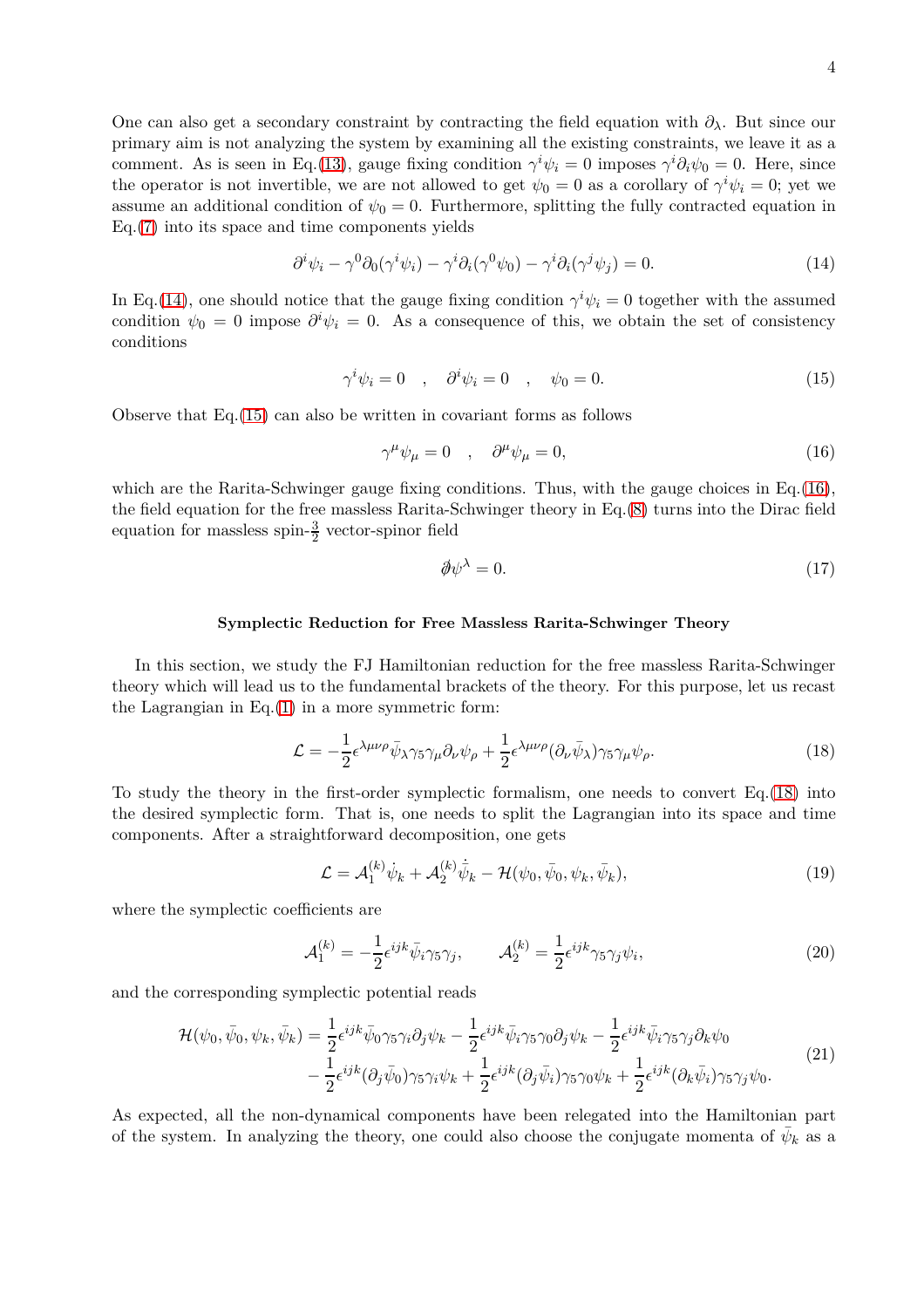<span id="page-4-0"></span>
$$
\epsilon^{ijk} (\partial_k \bar{\psi}_i) \gamma_5 \gamma_j = 0, \qquad \epsilon^{ijk} \gamma_5 \gamma_i \partial_j \psi_k = 0. \qquad (22)
$$

To solve the constraint equations, one can decompose the independent fields into its *local transverse and γ-traceless parts* as

<span id="page-4-1"></span>
$$
\psi_i = \psi_i^T + \hat{\psi}_i \qquad \bar{\psi}_i = \bar{\psi}_i^T + \hat{\bar{\psi}}_i,\tag{23}
$$

where "*T*" and "ˆ" stand for the transverse and traceless parts, respectively. Here the *γ*-traceless parts are

$$
\hat{\psi}_i = \psi_i - \frac{1}{3} \gamma_i \gamma^j \psi_j, \qquad \hat{\bar{\psi}}_i = \bar{\psi}_i - \frac{1}{3} \bar{\psi}_j \gamma^j \gamma_i,
$$
\n(24)

such that  $\gamma^{i} \hat{\psi}_{i} = 0$  and  $\gamma^{i} \hat{\psi}_{i} = 0$ . Then, by using the identity

<span id="page-4-4"></span>
$$
\epsilon^{ijk}\gamma_5\gamma_k = -\gamma^0\sigma^{ij} \quad \text{where} \quad \sigma^{ij} = \frac{i}{2}[\gamma^i, \gamma^j],\tag{25}
$$

as well as the constraints in  $Eq.(22)$  $Eq.(22)$ , one can show that the transverse and traceless decomposition of the fields in Eq.[\(23\)](#page-4-1) can actually be written as follows

<span id="page-4-2"></span>
$$
\psi_i = \psi_i^T + \frac{\partial_i \zeta}{\nabla^2}, \qquad \bar{\psi}_i = \bar{\psi}_i^T + \frac{\partial_i \bar{\zeta}}{\nabla^2}, \qquad (26)
$$

where  $\zeta = \partial(\gamma \cdot \psi^T)$  and  $\nabla^2 = \partial_i \partial^i$ . As a side comment, one should note that as is done in [\[12\]](#page-16-10), without addressing the transverse and *γ*-traceless parts [\(23\)](#page-4-1), one could also directly start with the [\(26\)](#page-4-2). Here, we further provide what the explicit form of the Longitudinal part is. (See Appendix A for the derivation of Eq.[\(26\)](#page-4-2)). Accordingly, the constraint equations in Eq.[\(22\)](#page-4-0) turn into completely transverse ones

<span id="page-4-3"></span>
$$
\epsilon^{ijk} (\partial_k \bar{\psi}_i^T) \gamma_5 \gamma_j = 0, \qquad \epsilon^{ijk} \gamma_5 \gamma_i \partial_j \psi_k^T = 0. \qquad (27)
$$

Finally, by inserting Eq.  $(26)$  and Eq.  $(27)$  in the Eq.  $(19)$ , up to a boundary term, one gets a completely transverse Lagrangian

$$
\mathcal{L} = \mathcal{A}_1^{(k)^T} \dot{\psi}_k^T + \mathcal{A}_2^{(k)^T} \dot{\bar{\psi}}_k^T - \mathcal{H}_T(\psi_k^T, \bar{\psi}_k^T). \tag{28}
$$

Here the transverse symplectic coefficients and potential are

$$
\mathcal{A}_1^{(k)^T} = -\frac{1}{2} \epsilon^{ijk} \bar{\psi}_i^T \gamma_5 \gamma_j, \qquad \mathcal{A}_2^{(k)^T} = \frac{1}{2} \epsilon^{ijk} \gamma_5 \gamma_j \psi_i^T,
$$
  

$$
\mathcal{H}_T(\psi_k^T, \bar{\psi}_k^T) = -\frac{1}{2} \epsilon^{ijk} \bar{\psi}_i^T \gamma_5 \gamma_0 \partial_j \psi_k^T + \frac{1}{2} \epsilon^{ijk} (\partial_j \bar{\psi}_i^T) \gamma_5 \gamma_0 \psi_k^T.
$$
 (29)

Thus, by defining the symplectic variables as  $(\xi_1, \xi_2) = (\psi_k^T, \bar{\psi}_k^T)$ , one gets the corresponding symplectic matrix

$$
f_{\alpha\beta} = \begin{pmatrix} 0 & \epsilon^{ijk}\gamma_5\gamma_j \\ -\epsilon^{ijk}\gamma_5\gamma_j & 0 \end{pmatrix} = \epsilon_{\alpha\beta}\epsilon^{ijk}\gamma_5\gamma_j,
$$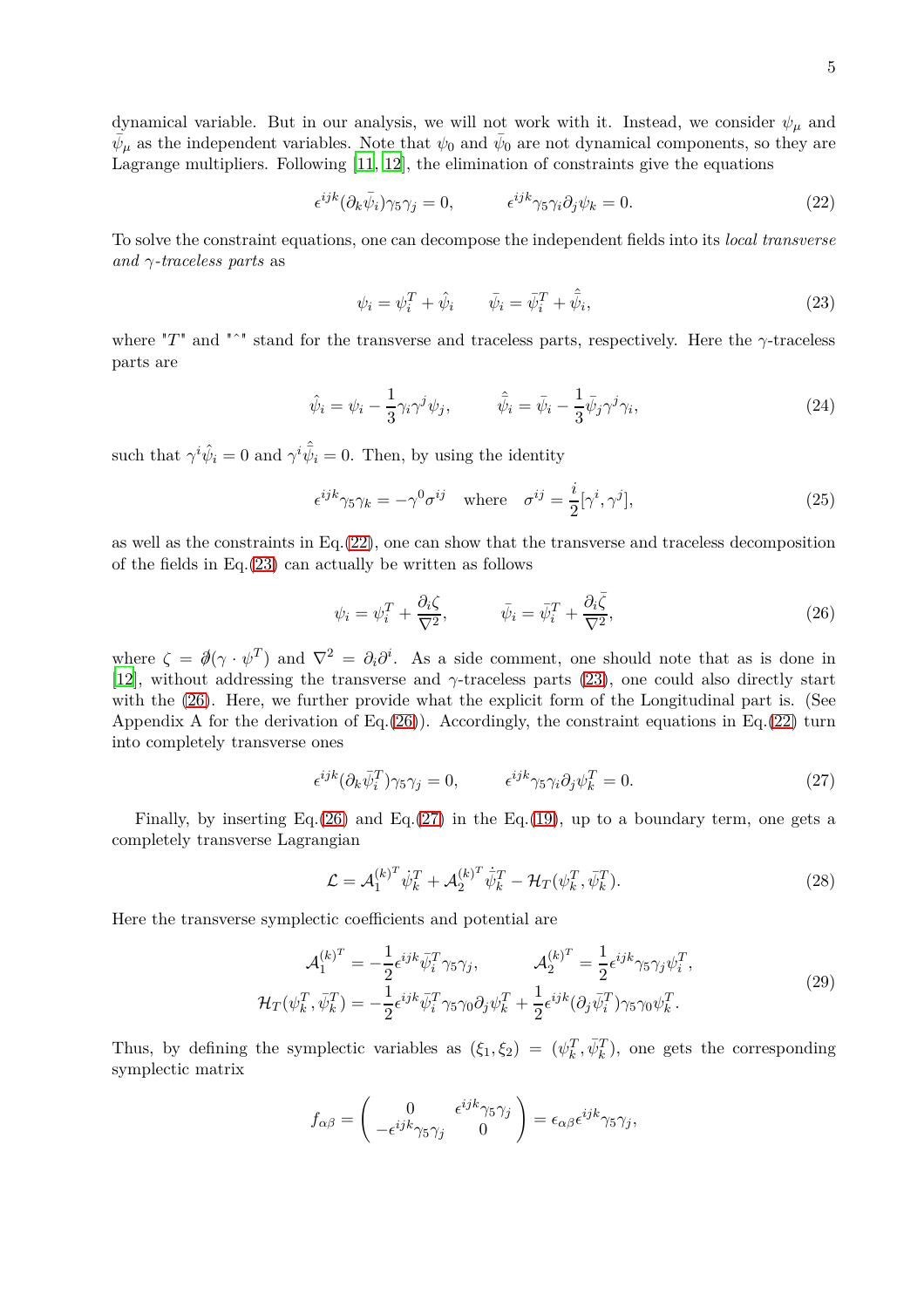which is clearly non-singular. Notice that the minus sign in the sub-block is due to the antisymmetric  $\epsilon$  tensor. Therefore, by taking care of the epsilons contraction in the current signature, one can easily show that the inverse symplectic matrix is

$$
f_{\alpha\beta}^{-1} = \begin{pmatrix} 0 & -\frac{1}{2}\epsilon_{imk}\gamma_5\gamma^m \\ \frac{1}{2}\epsilon_{imk}\gamma_5\gamma^m & 0 \end{pmatrix} = \frac{1}{2}\epsilon_{\beta\alpha}\epsilon_{imk}\gamma_5\gamma^m.
$$

Once the inverse symplectic matrix is found, one can evaluate the fundamental brackets. That is, by using the definition of the FJ equal-time brackets for the Grassmann variables

$$
\{\xi_{\beta}, \xi_{\alpha}\}_{FJ} = -f_{\alpha\beta}^{-1},\tag{30}
$$

one gets the fundamental brackets for free massless Rarita-Schwinger theory as follows

$$
\{\psi_i^T(x), \bar{\psi}_k^T(y)\}_{FJ} = -\frac{1}{2} \epsilon_{imk} \gamma_5 \gamma^m \delta^3(x - y), \{\psi_i^T(x), \psi_k^T(y)\}_{FJ} = 0, \qquad \{\bar{\psi}_i^T(x), \bar{\psi}_k^T(y)\}_{FJ} = 0.
$$
\n(31)

Note that, with the help of the identity in  $Eq.(25)$  $Eq.(25)$ , the non-vanishing bracket can also be rewritten as

$$
\{\psi_i^T(x), \bar{\psi}_k^T(y)\}_{FJ} = \frac{\mathrm{i}}{2} \gamma_k \gamma_i \gamma_0 \delta^3(x - y),\tag{32}
$$

which is identical with the one found in [\[18](#page-16-15)].

# **III. FREE MASSIVE RARITA-SCHWINGER THEORY**

The Lagrangian that describes the  $3 + 1$ -dimensional free massive Rarita-Schwinger theory is

<span id="page-5-5"></span>
$$
\mathcal{L} = -\epsilon^{\lambda\mu\nu\rho}\bar{\psi}_{\lambda}\gamma_5\gamma_\mu\partial_\nu\psi_{\rho} + \text{im}\bar{\psi}_{\lambda}\sigma^{\lambda\rho}\psi_{\rho},\tag{33}
$$

where  $\sigma^{\lambda \rho} = \frac{1}{2} [\gamma^{\lambda}, \gamma^{\rho}] = i(\eta^{\lambda \rho} - \gamma^{\rho} \gamma^{\lambda})$ . Recall that the fermionic fields are anti-commuting Grassmannian variables. Accordingly, the field equations of the independent variables respectively read

<span id="page-5-0"></span>
$$
\epsilon^{\lambda\mu\nu\rho}\gamma_5\gamma_\mu\partial_\nu\psi_\rho - \text{im}\sigma^{\lambda\rho}\psi_\rho = 0, \qquad \epsilon^{\lambda\mu\nu\rho}\partial_\nu\bar{\psi}_\lambda\gamma_5\gamma_\mu + \text{im}\bar{\psi}_\lambda\sigma^{\lambda\rho} = 0. \tag{34}
$$

In dealing with the fundamental properties of the theory, as we did in the massless theory, we will work only with the first field equation in Eq.[\(34\)](#page-5-0). Notice that by using the identity in Eq.[\(5\)](#page-2-7), one can recast the field equation as follows

<span id="page-5-1"></span>
$$
i[\partial \psi^{\lambda} - \partial^{\lambda}(\gamma \cdot \psi) - \gamma^{\lambda} \partial \cdot \psi + \gamma^{\lambda} \partial(\gamma \cdot \psi)] - im\sigma^{\lambda \rho} \psi_{\rho} = 0.
$$
 (35)

Observe that the contraction of Eq.[\(35\)](#page-5-1) with  $\gamma_{\lambda}$  yields

<span id="page-5-2"></span>
$$
2i[\partial(\gamma \cdot \psi) - \partial \cdot \psi] + 3m\gamma \cdot \psi = 0,
$$
\n(36)

and the contraction of Eq.[\(35\)](#page-5-1) with  $\partial_{\lambda}$  gives

<span id="page-5-3"></span>
$$
m[\partial(\gamma \cdot \psi) - \partial \cdot \psi] = 0. \tag{37}
$$

Combining both contracted field equations Eq.[\(36\)](#page-5-2) and Eq.[\(37\)](#page-5-3), one obtains

$$
\gamma \cdot \psi = 0, \qquad \partial \cdot \psi = 0. \tag{38}
$$

With these gauge-fixing conditions, the equation in Eq. [\(35\)](#page-5-1) turns into the Dirac field equation for massive spin- $\frac{3}{2}$  vector-spinor field

<span id="page-5-4"></span>
$$
(\mathrm{i}\partial \!\!\! /+m)\psi^{\lambda}=0.\tag{39}
$$

Note that, unlike the massless theory, one obtains the Dirac field equation in Eq.[\(39\)](#page-5-4) without addressing the space and time decompositions of the field equations. On the other hand, due to the mass term, the Rarita-Schwinger gauge-invariance is inevitably lost.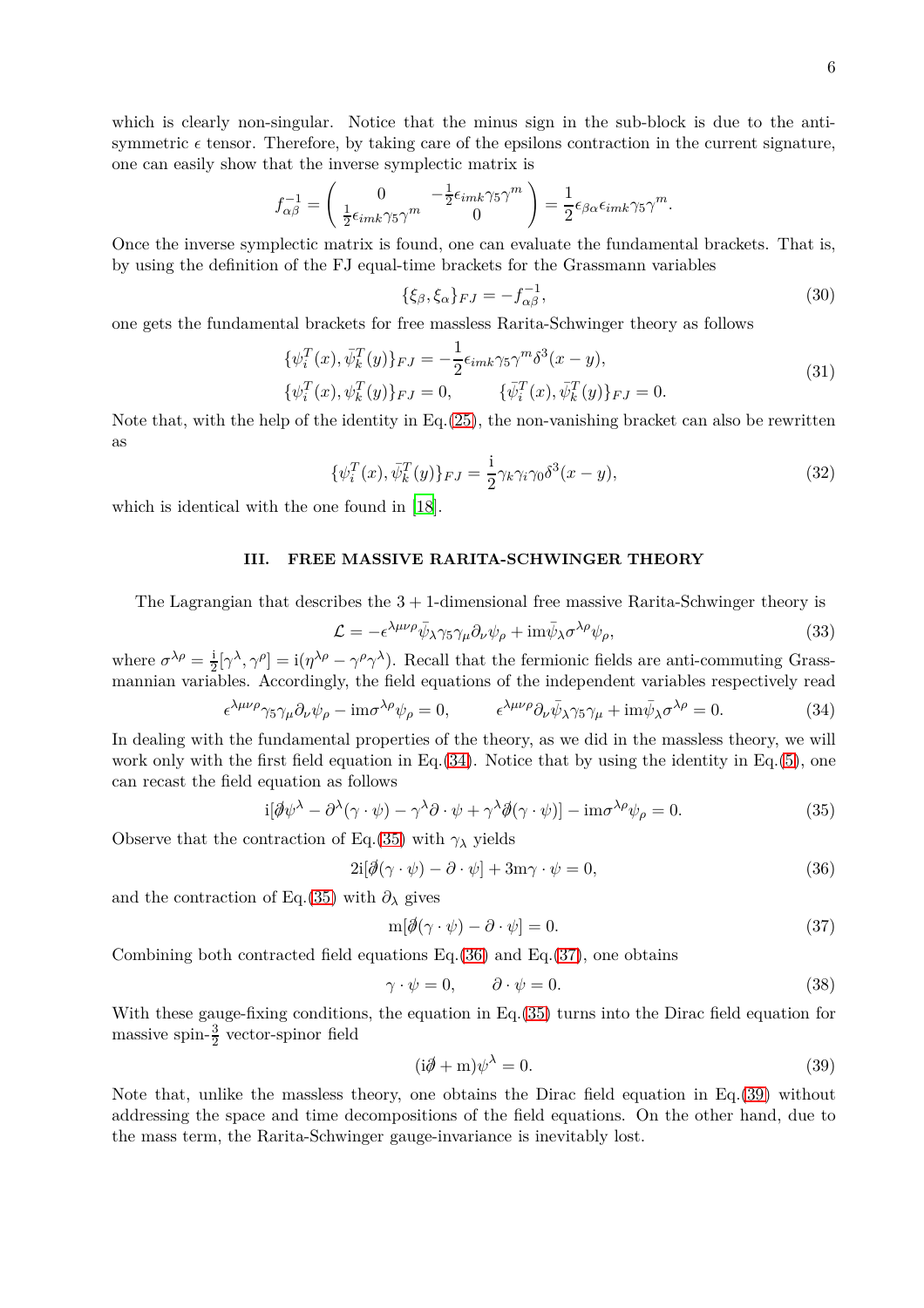#### **Symplectic Reduction for Free Massive Rarita-Schwinger Lagrangian**

Let us now study the symplectic Hamiltonian reduction of the free massive Rarita-Schwinger theory. For this purpose, let us recall that the Lagrangian in Eq.[\(33\)](#page-5-5), up to a boundary term, can be written as

<span id="page-6-0"></span>
$$
\mathcal{L} = -\frac{1}{2} \epsilon^{\lambda \mu \nu \rho} \bar{\psi}_{\lambda} \gamma_5 \gamma_{\mu} \partial_{\nu} \psi_{\rho} + \frac{1}{2} \epsilon^{\lambda \mu \nu \rho} \partial_{\nu} \bar{\psi}_{\lambda} \gamma_5 \gamma_{\mu} \psi_{\rho} + \text{im} \bar{\psi}_{\lambda} \sigma^{\lambda \rho} \psi_{\rho}.
$$
 (40)

In order to proceed the FJ symplectic reduction of  $Eq.(40)$  $Eq.(40)$ , one needs to separate the dynamical components from the non-dynamical ones so that the non-dynamical components can be relegated to Hamiltonian part of the Lagrangian. Therefore, by splitting the Lagrangian into its space and time components, one will obtain

<span id="page-6-3"></span>
$$
\mathcal{L} = \mathcal{A}_1^{(k)} \dot{\psi}_k + \mathcal{A}_2^{(k)} \dot{\bar{\psi}}_k - \mathcal{H}(\psi_0, \bar{\psi}_0, \psi_k, \bar{\psi}_k), \tag{41}
$$

where the coefficient of the dynamical parts are

$$
\mathcal{A}_1^{(k)} = -\frac{1}{2} \epsilon^{ijk} \bar{\psi}_i \gamma_5 \gamma_j, \qquad \mathcal{A}_2^{(k)} = \frac{1}{2} \epsilon^{ijk} \gamma_5 \gamma_j \psi_i,\tag{42}
$$

and the explicit form of the symplectic potential is

$$
\mathcal{H}(\psi_0, \bar{\psi}_0, \psi_k, \bar{\psi}_k) = \frac{1}{2} \epsilon^{ijk} \bar{\psi}_0 \gamma_5 \gamma_i \partial_j \psi_k - \frac{1}{2} \epsilon^{ijk} \bar{\psi}_i \gamma_5 \gamma_0 \partial_j \psi_k - \frac{1}{2} \epsilon^{ijk} \bar{\psi}_i \gamma_5 \gamma_j \partial_k \psi_0 \n- \frac{1}{2} \epsilon^{ijk} (\partial_j \bar{\psi}_0) \gamma_5 \gamma_i \psi_k + \frac{1}{2} \epsilon^{ijk} (\partial_j \bar{\psi}_i) \gamma_5 \gamma_0 \psi_k + \frac{1}{2} \epsilon^{ijk} (\partial_k \bar{\psi}_i) \gamma_5 \gamma_j \psi_0 \n- \mathrm{im} \bar{\psi}_0 \sigma^{0i} \psi_i - \mathrm{im} \bar{\psi}_i \sigma^{i0} \psi_0 - \mathrm{im} \bar{\psi}_i \sigma^{ij} \psi_j.
$$
\n(43)

Like the free massless theory,  $\psi_0$  and  $\bar{\psi}_0$  are zero modes of the system whose eliminations give rise the constraints

<span id="page-6-1"></span>
$$
\epsilon^{ijk}(\partial_k \bar{\psi}_i)\gamma_5\gamma_j - \mathrm{im}\bar{\psi}_i\sigma^{i0} = 0, \qquad \epsilon^{ijk}\gamma_5\gamma_i\partial_j\psi_k - \mathrm{im}\sigma^{0i}\psi_i = 0. \tag{44}
$$

As was done in the previous section, by decomposing the fields into the local transverse and *γ*traceless parts as in the Eq. $(23)$ , the constraints in Eq. $(44)$  turn into completely transverse ones

<span id="page-6-2"></span>
$$
\epsilon^{ijk} (\partial_k \bar{\psi}_i^T) \gamma_5 \gamma_j - \text{im} \bar{\psi}_i^T \sigma^{i0} = 0, \qquad \epsilon^{ijk} \gamma_5 \gamma_i \partial_j \psi_k^T - \text{im} \sigma^{0i} \psi_i^T = 0.
$$
 (45)

In this case, the longitudinal part reads  $\zeta = (\partial + im) \gamma \cdot \psi^T$ . Thus, by plugging the Eq.[\(23\)](#page-4-1) and the transverse constraints Eq.[\(45\)](#page-6-2) into the Eq.[\(41\)](#page-6-3), up to a boundary term, the Lagrangian turns into

<span id="page-6-4"></span>
$$
\mathcal{L} = \mathcal{A}_1^{(k)^T} \dot{\psi}_k^T + \mathcal{A}_2^{(k)^T} \dot{\bar{\psi}}_k^T + \text{im} \bar{\psi}_i^T \sigma^{i0} \frac{\dot{\zeta}}{\nabla^2} + \text{im} \frac{\dot{\bar{\zeta}}}{\nabla^2} \sigma^{0i} \psi_i^T - \mathcal{H}^T (\psi_k^T, \bar{\psi}_k^T), \tag{46}
$$

where the transverse symplectic coefficients and potential respectively are

$$
\mathcal{A}_1^{(k)^T} = -\frac{1}{2} \epsilon^{ijk} \bar{\psi}_i^T \gamma_5 \gamma_j, \qquad \mathcal{A}_2^{(k)^T} = \frac{1}{2} \epsilon^{ijk} \gamma_5 \gamma_j \psi_i,
$$
  

$$
\mathcal{H}^T(\psi_k^T, \bar{\psi}_k^T) = -\frac{1}{2} \epsilon^{ijk} \bar{\psi}_i^T \gamma_5 \gamma_0 \partial_j \psi_k^T + \frac{1}{2} \epsilon^{ijk} \partial_j \bar{\psi}_i^T \gamma_5 \gamma_0 \psi_k^T - \text{im} \bar{\psi}_i^T \sigma^{ij} \psi_j^T.
$$

$$
(47)
$$

Observe that the middle two terms in Eq.[\(46\)](#page-6-4) are not in the symplectic forms. Therefore, by assuming the Darboux transformation

<span id="page-6-5"></span>
$$
\psi_k^T \to \psi_k^{'T} = e^{2i\frac{\zeta}{\nabla^2}} \psi_k^T,\tag{48}
$$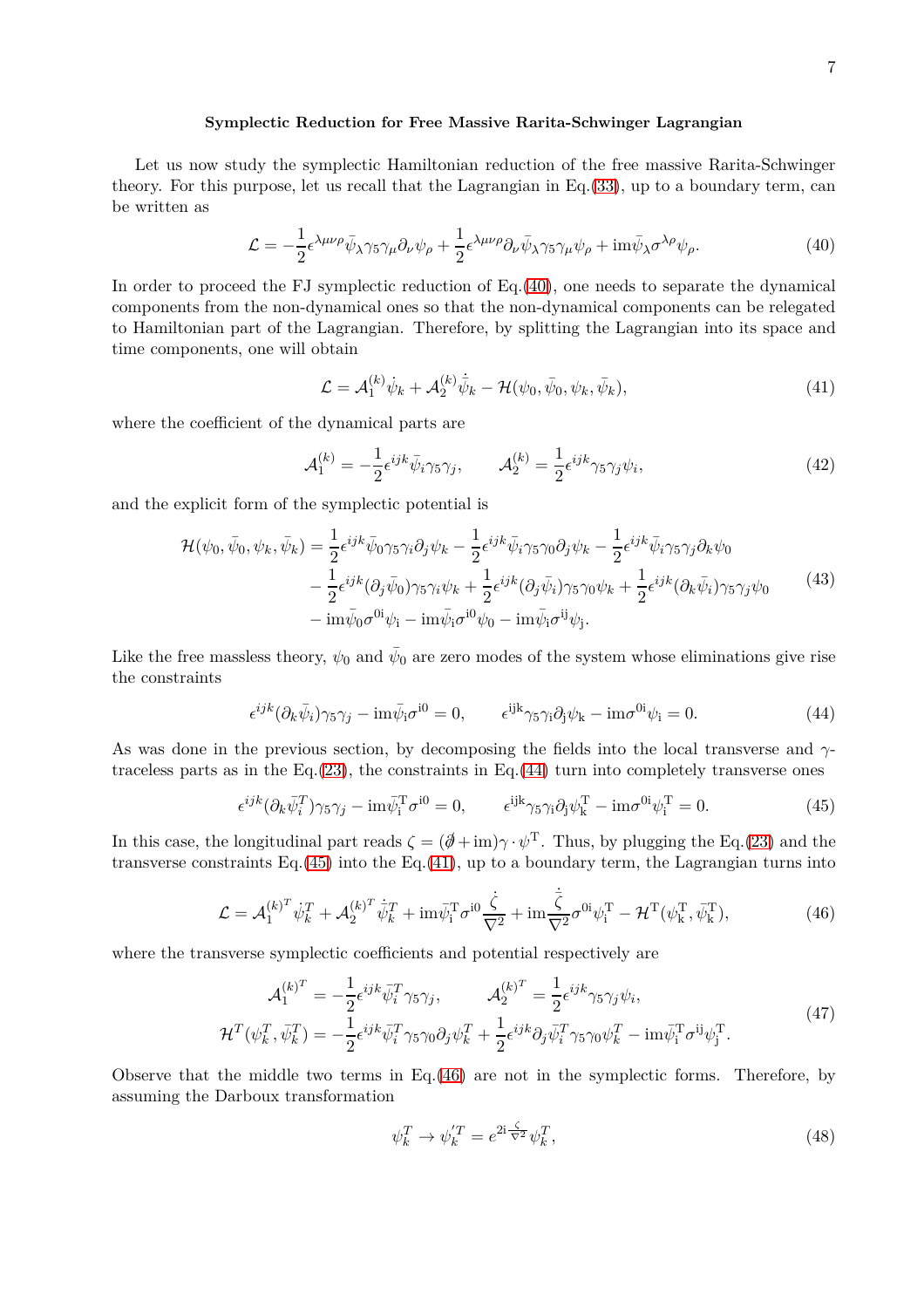with an additional assumption of

<span id="page-7-0"></span>
$$
\epsilon^{ijk}\bar{\psi}_i^T\gamma_5\gamma_j\psi_k^T = \text{me}^{-2i\frac{\bar{\zeta}}{\nabla^2}}\bar{\psi}_i^T\sigma^{i0},\tag{49}
$$

the undesired terms in Eq.[\(46\)](#page-6-4) drop and thus we are left with a completely transverse Lagrangian

<span id="page-7-1"></span>
$$
\mathcal{L} = \mathcal{A}_1^{(k)^T} \dot{\psi}_k^T + \mathcal{A}_2^{(k)^T} \dot{\bar{\psi}}_k^T - \mathcal{H}_T(\psi_k^T, \bar{\psi}_k^T) - \lambda_k \phi^k(\psi_k^T, \bar{\psi}_k^T) - \bar{\lambda}_i \bar{\phi}^i(\psi_k^T, \bar{\psi}_k^T).
$$
(50)

Note that the extra condition Eq.[\(49\)](#page-7-0) is enforced by the Darboux transformation and the constraint equations; otherwise, the coupled terms in the symplectic part could not be decoupled. In fact, it seems there is a lack in the physical interpretation of Eq.(49). Therefore, it will be particularly interesting if one can show that it has a relation with the real constraints or not. Here, as is mentioned in Eq.  $(117)$ , the remaining variables (i.e., the longitudinal components) are denoted as the Lagrange multipliers

$$
\lambda_k = \frac{\partial_k \zeta}{\nabla^2} \quad , \quad \bar{\lambda}_i = \frac{\partial_i \bar{\zeta}}{\nabla^2}, \tag{51}
$$

such that

<span id="page-7-2"></span>
$$
\phi^k(\psi_k^T, \bar{\psi}_k^T) = i\epsilon^{ijk}\bar{\psi}_i^T\gamma_5\gamma_0\psi_j^T \quad , \quad \bar{\phi}^i(\psi_k^T, \bar{\psi}_k^T) = -i\epsilon^{ijk}\bar{\psi}_j^T\gamma_5\psi_k^T.
$$
\n
$$
(52)
$$

As noted in [\[11](#page-16-9), [12\]](#page-16-10), since the last two terms in the Eq.[\(50\)](#page-7-1) cannot be dropped via elimination of constraints anymore, Eq.[\(52\)](#page-7-2) corresponds to *the true constraints of the system*. Note also that the true constraints cannot be rewritten as linear combinations of the ones that are obtained during the eliminations of the constraints; otherwise, they would also drop when the eliminations of constraint was performed. These are the constraints that cannot be eliminated anymore. Therefore, setting  $\phi^k(\psi_k^T, \bar{\psi}_k^T)$  and  $\bar{\phi}^i(\psi_k^T, \bar{\psi}_k^T)$  to zero provides an unconstrained fully traceless Lagrangian

$$
\mathcal{L} = \mathcal{A}_1^{(k)^T} \dot{\psi}_k^T + \mathcal{A}_2^{(k)^T} \dot{\bar{\psi}}_k^T - \mathcal{H}_T(\psi_k^T, \bar{\psi}_k^T). \tag{53}
$$

Thus, with the definition of the dynamical variables  $(\xi_1, \xi_2) = (\psi_k^T, \bar{\psi}_k^T)$ , the non-vanishing equaltime FJ bracket for the free massive Rarita-Schwinger theory becomes

$$
\{\psi_i^T(x), \bar{\psi}_k^T(y)\}_{FJ} = \frac{i}{2} \gamma_k \gamma_i \gamma_0 \delta^3(x - y). \tag{54}
$$

which is same as the one found in [\[19\]](#page-16-16).

#### **IV. GAUGED MASSLESS RARITA-SCHWINGER THEORY**

In this section, we study the massless Rarita-Schwinger field minimally coupled to an external electromagnetic field which is described by the Lagrangian

<span id="page-7-4"></span>
$$
\mathcal{L} = -\epsilon^{\lambda\mu\nu\rho}\bar{\psi}_{\lambda}\gamma_5\gamma_{\mu}\overrightarrow{\mathcal{D}}_{\nu}\psi_{\rho}.\tag{55}
$$

Here the gauge covariant derivative is  $\mathcal{D}_{\nu} = \partial_{\nu} + gA_{\nu}$ , where *g* is the relevant coupling constant and  $A_\mu$  is an Abelian gauge field. The field equations read

<span id="page-7-3"></span>
$$
\epsilon^{\lambda\mu\nu\rho}\gamma_5\gamma_\mu \stackrel{\rightarrow}{\mathcal{D}}_\nu \psi_\rho = 0, \qquad \epsilon^{\lambda\mu\nu\rho}\bar{\psi}_\lambda \stackrel{\leftarrow}{\mathcal{D}}_\nu \gamma_5\gamma_\mu = 0. \tag{56}
$$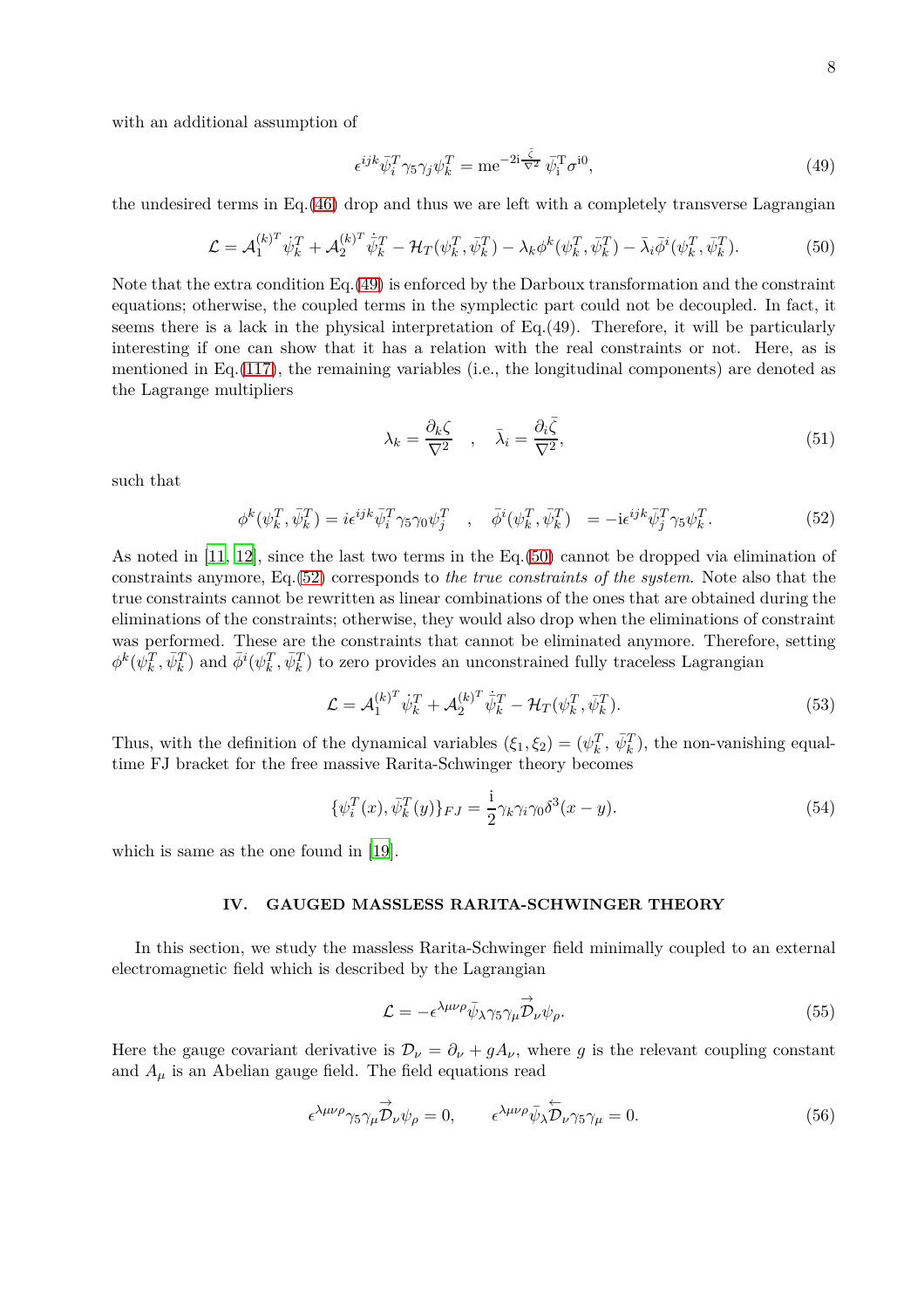As in the free massless and massive theories, while deducing the some basic properties of the theory, we will only deal with the first of Eq.[\(56\)](#page-7-3). Notice that with the help of the identity in Eq.[\(5\)](#page-2-7), the  $Eq.(56) turns into$  $Eq.(56) turns into$  $Eq.(56) turns into$ 

<span id="page-8-0"></span>
$$
\mathcal{D}\psi^{\lambda} - \mathcal{D}^{\lambda}(\gamma \cdot \psi) - \gamma^{\lambda} \mathcal{D} \cdot \psi + \gamma^{\lambda} \mathcal{D}(\gamma \cdot \psi) = 0.
$$
 (57)

Moreover, contracting the Eq.[\(57\)](#page-8-0) with  $\gamma_{\lambda}$  yields

<span id="page-8-1"></span>
$$
\mathcal{D}(\gamma \cdot \psi) - \mathcal{D} \cdot \psi = 0. \tag{58}
$$

Finally, substituting the  $Eq.(58)$  $Eq.(58)$  in Eq. $(57)$  gives

<span id="page-8-2"></span>
$$
\mathcal{D}\psi^{\lambda} - \mathcal{D}^{\lambda}(\gamma \cdot \psi) = 0. \tag{59}
$$

On the other side, contracting the Eq.[\(56\)](#page-7-3) with  $\mathcal{D}_{\lambda}$  becomes

$$
g\epsilon^{\lambda\mu\nu\rho}\gamma_5\gamma_\mu F_{\lambda\nu}\psi_\rho = 0,\tag{60}
$$

which is a secondary constraint in the theory and does not provide any further simplification in the field equation in Eq.[\(59\)](#page-8-2).

#### **Symplectic Reduction for Gauged Massless Rarita-Schwinger Theory**

Let us now apply the first-order symplectic formalism to the massless Rarita-Schwinger fields minimally coupled to an external electromagnetic field. For this purpose, let us note that the Lagrangian of the theory in Eq.[\(55\)](#page-7-4) can be recast in a more symmetric form as follows

<span id="page-8-3"></span>
$$
\mathcal{L} = -\frac{1}{2} \epsilon^{\lambda \mu \nu \rho} \bar{\psi}_{\lambda} \gamma_5 \gamma_{\mu} \overrightarrow{\mathcal{D}}_{\nu} \psi_{\rho} + \frac{1}{2} \epsilon^{\lambda \mu \nu \rho} \bar{\psi}_{\lambda} \overleftarrow{\mathcal{D}}_{\nu} \gamma_5 \gamma_{\mu} \psi_{\rho}.
$$
 (61)

Similarly, by splitting the Lagrangian in Eq.[\(61\)](#page-8-3) into its space and time components, one gets

<span id="page-8-4"></span>
$$
\mathcal{L} = \mathcal{A}_1^{(k)} \dot{\psi}_k + \mathcal{A}_2^{(k)} \dot{\bar{\psi}}_k - \mathcal{H}(\psi_0, \bar{\psi}_0, \psi_k, \bar{\psi}_k, A_0, A_k), \tag{62}
$$

where the symplectic coefficients are

$$
\mathcal{A}_1^{(k)} = -\frac{1}{2} \epsilon^{ijk} \bar{\psi}_i \gamma_5 \gamma_j, \qquad \mathcal{A}_2^{(k)} = \frac{1}{2} \epsilon^{ijk} \gamma_5 \gamma_j \psi_i,\tag{63}
$$

and the related symplectic potential is

$$
\mathcal{H}(\psi_0, \bar{\psi}_0, \psi_k, \bar{\psi}_k, A_0, A_k) = \frac{1}{2} \epsilon^{ijk} \bar{\psi}_0 \gamma_5 \gamma_i \partial_j \psi_k - \frac{1}{2} \epsilon^{ijk} \bar{\psi}_i \gamma_5 \gamma_0 \partial_j \psi_k - \frac{1}{2} \epsilon^{ikj} \bar{\psi}_i \gamma_5 \gamma_k \partial_j \psi_0 \n- \frac{1}{2} \epsilon^{ijk} \partial_j \bar{\psi}_0 \gamma_5 \gamma_i \psi_k + \frac{1}{2} \epsilon^{ijk} \partial_j \bar{\psi}_i \gamma_5 \gamma_0 \psi_k + \frac{1}{2} \epsilon^{ikj} \partial_j \bar{\psi}_i \gamma_5 \gamma_k \psi_0 \n+ g \epsilon^{ijk} \bar{\psi}_i \gamma_5 \gamma_j A_0 \psi_k + g \epsilon^{ijk} \bar{\psi}_0 \gamma_5 \gamma_i A_j \psi_k - g \epsilon^{ijk} \bar{\psi}_i \gamma_5 \gamma_0 A_j \psi_k \n- g \epsilon^{ikj} \bar{\psi}_i \gamma_5 \gamma_k A_j \psi_0.
$$
\n(64)

Note that although the gauge fields are non-dynamical variables, due to being external potentials, one *cannot* vary and then impose these variations to be vanished. Otherwise, as in the Quantum Electromagnetic Dynamics with external potential, the gauge field current would be enforced to be zero which is not a desired situation. Hence, as in the free theories, here  $\psi_0$  and  $\bar{\psi}_0$  are the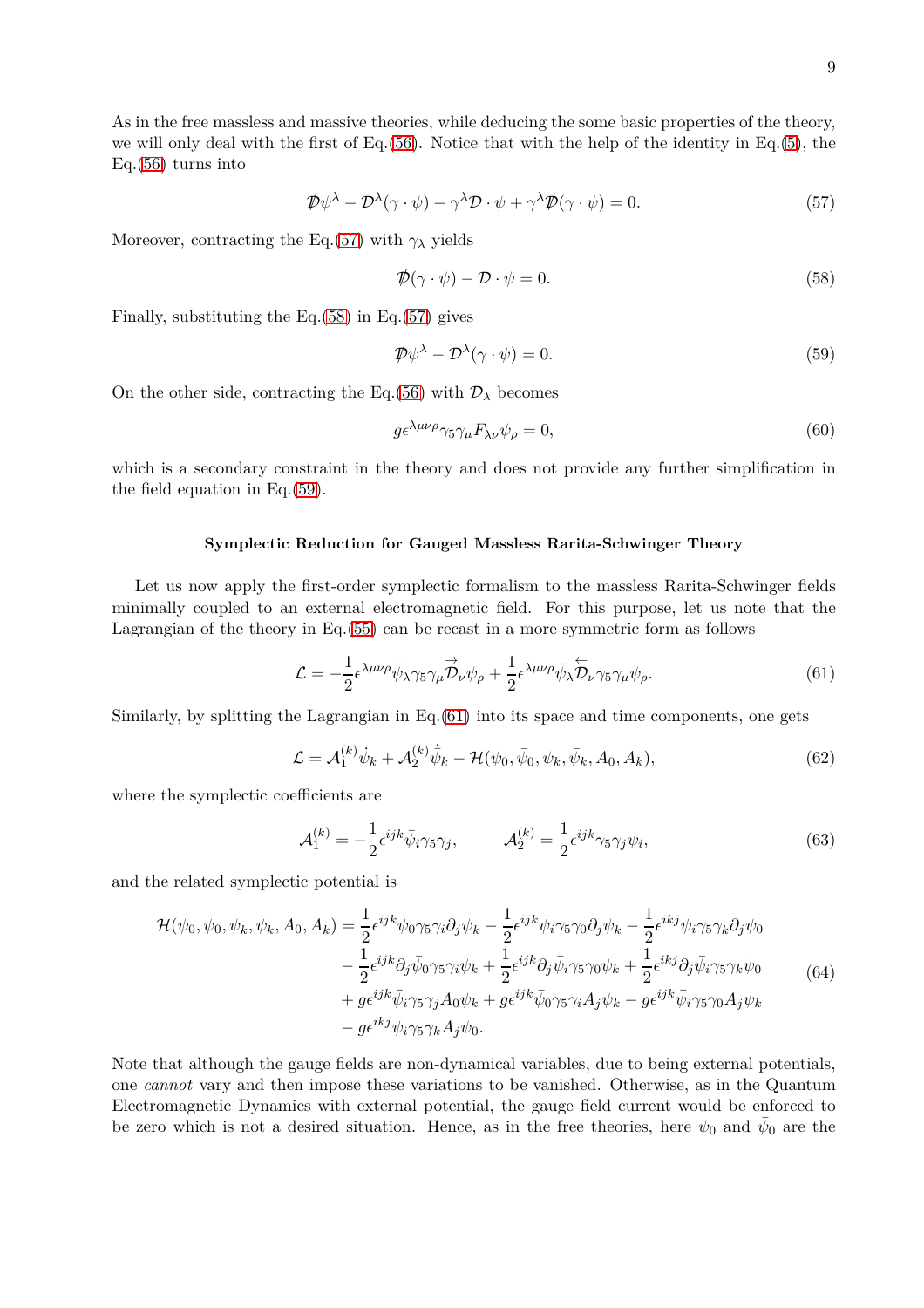only zero modes of the theory: Therefore, variations with respect to  $\psi_0$  and  $\bar{\psi}_0$  respectively give the following constraint equations

<span id="page-9-0"></span>
$$
\epsilon^{ikj}\partial_j\bar{\psi}_i\gamma_5\gamma_k - g\epsilon^{ikj}\bar{\psi}_i\gamma_5\gamma_kA_j = 0, \quad \epsilon^{ijk}\gamma_5\gamma_i\partial_j\psi_k + g\epsilon^{ijk}\gamma_5\gamma_iA_j\psi_k = 0.
$$
 (65)

As was done in the free theories, by decomposing the fields into the local transverse and *γ*-traceless parts as in Eq.[\(23\)](#page-4-1)<sup>3</sup> and using the constraints in Eq.[\(65\)](#page-9-0) as well as by assuming the Darboux transformation [\(48\)](#page-6-5), with an additional assumption of

$$
i\epsilon^{ijk}\bar{\psi}_i^T\gamma_5\gamma_j\psi_k^T = ge^{-2i\frac{\bar{\zeta}}{\nabla^2}}\epsilon^{ijk}\bar{\psi}_i^T\gamma_5\gamma_kA_j,
$$
\n(66)

the Lagrangian [\(62\)](#page-8-4) turns into a completely transverse one

$$
\mathcal{L} = \mathcal{A}_1^{(k)^T} \dot{\psi}_k^T + \mathcal{A}_2^{(k)^T} \dot{\bar{\psi}}_k^T - \mathcal{H}_T(\psi_k^T, \bar{\psi}_k^T) - \lambda_k \phi^k(\psi_k^T, \bar{\psi}_k^T) - \bar{\lambda}_i \bar{\phi}^i(\psi_k^T, \bar{\psi}_k^T),\tag{67}
$$

where the transverse symplectic coefficients and potential read

$$
\mathcal{A}_{1}^{(k)^{T}} = -\frac{1}{2} \epsilon^{ijk} \bar{\psi}_{i}^{T} \gamma_{5} \gamma_{j}, \qquad \mathcal{A}_{2}^{(k)^{T}} = \frac{1}{2} \epsilon^{ijk} \gamma_{5} \gamma_{j} \psi_{i}^{T},
$$
\n
$$
\mathcal{H}_{T}(\psi_{k}^{T}, \bar{\psi}_{k}^{T}) = -\frac{1}{2} \epsilon^{ijk} \bar{\psi}_{i}^{T} \gamma_{5} \gamma_{0} \partial_{j} \psi_{k}^{T} + \frac{1}{2} \epsilon^{ijk} \partial_{j} \bar{\psi}_{i}^{T} \gamma_{5} \gamma_{0} \psi_{k}^{T} + g \epsilon^{ijk} \bar{\psi}_{i}^{T} \gamma_{5} \gamma_{j} A_{0} \psi_{k}^{T} - g \epsilon^{ijk} \bar{\psi}_{i}^{T} \gamma_{5} \gamma_{0} A_{j} \psi_{k}^{T}. \tag{68}
$$

Note that the symplectic potential also contains gauge field parts. Furthermore, as is given in [\(117\)](#page-15-0), the remaining variables (i.e., the longitudinal components) are denoted as the Lagrange multipliers

$$
\lambda_k = \frac{\partial_k \zeta}{\nabla^2} \quad , \quad \bar{\lambda}_k = \frac{\partial_i \bar{\zeta}}{\nabla^2}, \tag{69}
$$

such that

<span id="page-9-1"></span>
$$
\phi^k(\psi_k^T, \bar{\psi}_k^T) = i\epsilon^{ijk}\bar{\psi}_i^T\gamma_5\gamma_0\psi_j^T + g\epsilon^{ijk}\bar{\psi}_i^T\gamma_5\gamma_jA_0 + g\epsilon^{ijk}\bar{\lambda}_i\gamma_5\gamma_jA_0 - g\epsilon^{ijk}\bar{\psi}_i^T\gamma_5\gamma_0A_j
$$
\n
$$
\bar{\phi}^i(\psi_k^T, \bar{\psi}_k^T) = -i\epsilon^{ijk}\bar{\psi}_j^T\gamma_5\psi_k^T + g\epsilon^{ijk}\gamma_5\gamma_jA_0\psi_k^T - g\epsilon^{ijk}\gamma_5\gamma_0A_j\psi_k^T - g\epsilon^{ijk}\gamma_5\gamma_0A_j\lambda_k,
$$
\n(70)

which cannot be dropped via elimination of constraints anymore so, according to [\[11,](#page-16-9) [12\]](#page-16-10), they are the true constraint of the system. Thus, by setting  $\phi^k(\psi_k^T, \bar{\psi}_k^T)$  and  $\bar{\phi}^i(\psi_k^T, \bar{\psi}_k^T)$  to zero, one arrives at a completely transverse Lagrangian

$$
\mathcal{L} = \mathcal{A}_1^{(k)^T} \dot{\psi}_k^T + \mathcal{A}_2^{(k)^T} \dot{\bar{\psi}}_k^T - \mathcal{H}_T(\psi_k^T, \bar{\psi}_k^T). \tag{71}
$$

Finally, with the definition of the symplectic dynamical variables  $(\xi_1, \xi_2) = (\psi_k^T, \bar{\psi}_k^T)$ , one obtains the non-vanishing equal-time FJ basic bracket for the gauged massless Rarita-Schwinger theory as follows

$$
\{\psi_i^T(x), \bar{\psi}_k^T(y)\}_{FJ} = \frac{\mathrm{i}}{2} \gamma_k \gamma_i \gamma_0 \delta^3(x - y),\tag{72}
$$

which is consistent with the Pauli-spin-part of the fundamental bracket obtained in [\[10\]](#page-16-8) in which Adler studies the Dirac quantization of the *non-Abelian* gauged Rarita-Schwinger theory via the left-chiral component of the fermionic field. One should notice that such a difference is expected because in [\[10](#page-16-8)], the corresponding gauge fields are non-Abelian variables; however here the gauge fields are Abelian vector fields.

<sup>&</sup>lt;sup>3</sup> Notice that, in this case, the longitudinal part becomes  $\zeta = (\partial + g \gamma \cdot A)\gamma \cdot \psi^T - gA \cdot \psi^T$ .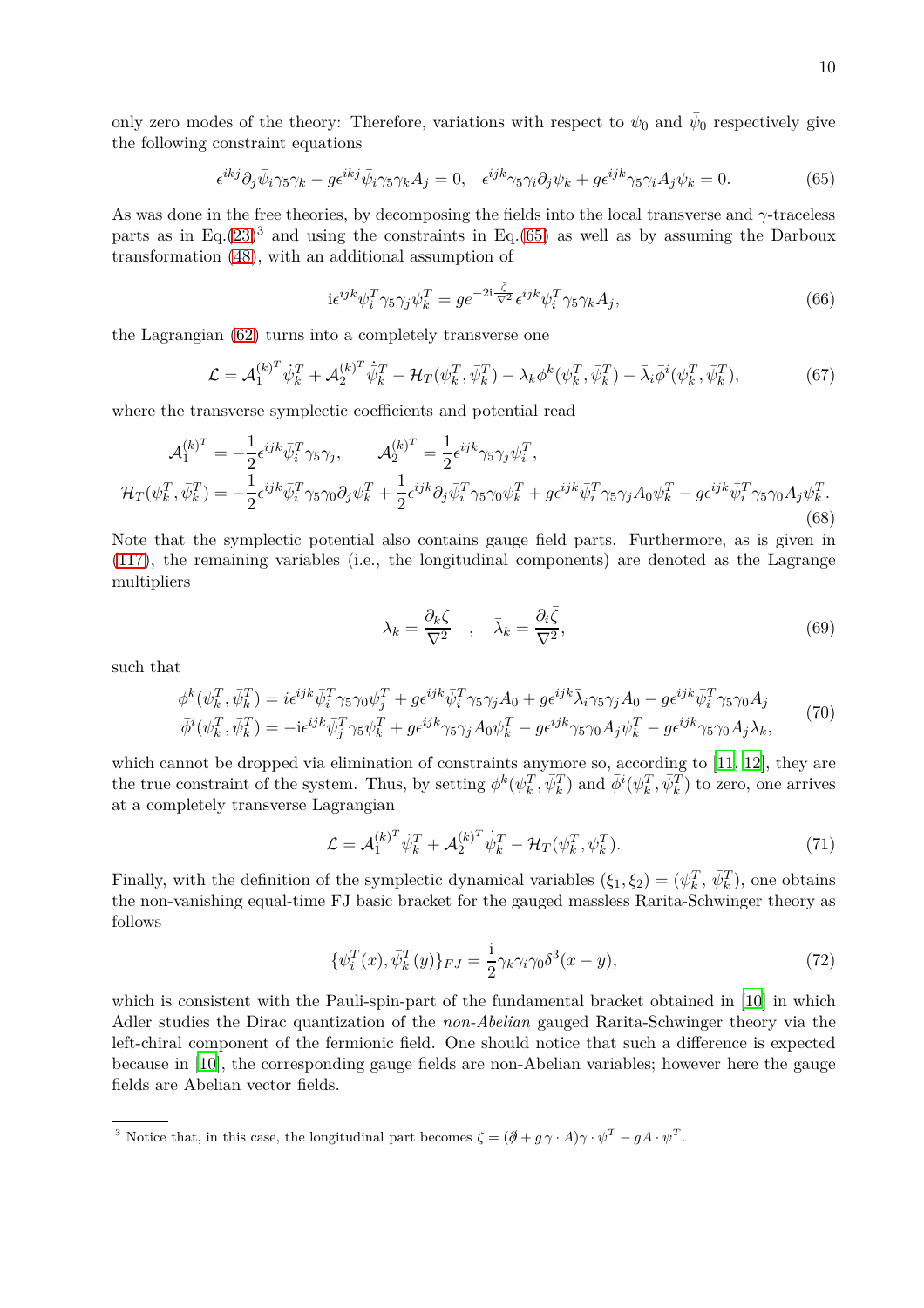### **V. GAUGED MASSIVE RARITA-SCHWINGER**

In this section, we study the massive Rarita-Schwinger theory minimally coupled to an external electromagnetic field which is described by the Lagrangian

<span id="page-10-6"></span>
$$
\mathcal{L} = -\epsilon^{\lambda\mu\nu\rho}\bar{\psi}_{\lambda}\gamma_5\gamma_{\mu}\overrightarrow{\mathcal{D}}_{\nu}\psi_{\rho} + \text{im}\overline{\psi}_{\lambda}\sigma^{\lambda\rho}\psi_{\rho},\tag{73}
$$

where the gauge-covariant derivative is  $\mathcal{D}_{\nu} = \partial_{\nu} + gA_{\nu}$ . Accordingly, the field equations for the independent anti-commuting fermionic fields are

<span id="page-10-1"></span>
$$
\epsilon^{\lambda\mu\nu\rho}\gamma_5\gamma_\mu \stackrel{\rightarrow}{\mathcal{D}}_\nu \psi_\rho - \text{im}\sigma^{\lambda\rho}\psi_\rho = 0, \qquad \epsilon^{\lambda\mu\nu\rho}\bar{\psi}_\lambda \stackrel{\leftarrow}{\mathcal{D}}_\nu \gamma_5\gamma_\mu + \text{im}\bar{\psi}_\lambda \sigma^{\lambda\rho} = 0,\tag{74}
$$

which with the help of the identity in Eq.[\(5\)](#page-2-7) turns into

<span id="page-10-0"></span>
$$
i[\mathcal{D}\psi^{\lambda} - \mathcal{D}^{\lambda}(\gamma \cdot \psi) - \gamma^{\lambda} \mathcal{D} \cdot \psi + \gamma^{\lambda} \mathcal{D}(\gamma \cdot \psi)] - i m \sigma^{\lambda \rho} \psi_{\rho} = 0.
$$
 (75)

Moreover, contraction of the equation in Eq.[\(75\)](#page-10-0) with  $\gamma_{\lambda}$  gives

<span id="page-10-2"></span>
$$
2i(\mathcal{D}(\gamma \cdot \psi) - \mathcal{D} \cdot \psi) + 3m\gamma \cdot \psi = 0.
$$
\n(76)

And contraction of field equation in Eq.[\(74\)](#page-10-1) with  $\mathcal{D}_{\lambda}$  becomes

$$
g\epsilon^{\lambda\mu\nu\rho}\gamma_5\gamma_\mu F_{\lambda\nu}\psi_\rho + \text{m}[(\mathcal{D}(\gamma \cdot \psi) - \mathcal{D} \cdot \psi] = 0,\tag{77}
$$

which with the additional redefinition

$$
F^{d} = F^{d}{}_{\mu}{}^{\rho} = \epsilon_{\mu}{}^{\rho\lambda}{}_{\nu} F_{\lambda}{}^{\nu},\tag{78}
$$

turns into

<span id="page-10-3"></span>
$$
m[\mathcal{D}(\gamma \cdot \psi) - \mathcal{D} \cdot \psi] - g\gamma_5 \gamma \cdot F^d \cdot \psi = 0.
$$
 (79)

Combining Eq.[\(76\)](#page-10-2) and Eq.[\(79\)](#page-10-3), one gets the secondary constraint that determines the equation of motion of  $\psi^0$  component as follows

<span id="page-10-4"></span>
$$
\gamma \cdot \psi = -\frac{2}{3} \text{m}^{-2} \text{ig} \gamma_5 \gamma \cdot \text{F}^{\text{d}} \cdot \psi. \tag{80}
$$

Observe that using  $Eq.(80)$  $Eq.(80)$  in Eq.[\(79\)](#page-10-3) gives the relation

<span id="page-10-5"></span>
$$
\mathcal{D} \cdot \psi = -(\mathcal{D} - \frac{3im}{2})\frac{2}{3}m^{-2}ig\gamma_5\gamma \cdot F^d \cdot \psi.
$$
 (81)

Finally, by plugging Eq.  $(80)$  and Eq. $(81)$  into the field equation in Eq.  $(75)$ , one obtains

$$
(i\mathcal{D} - m)\psi^{\lambda} + (i\mathcal{D}^{\lambda} + \frac{m}{2}\gamma^{\lambda})\frac{2}{3}m^{-2}ig\gamma_{5}\gamma \cdot F^{d} \cdot \psi = 0,
$$
\n(82)

which is the equation that is used by Velo and Zwanziger in deducing the acausal wave propagation of the solution by finding the future-directed normals to the surfaces at each point [\[3](#page-16-2)].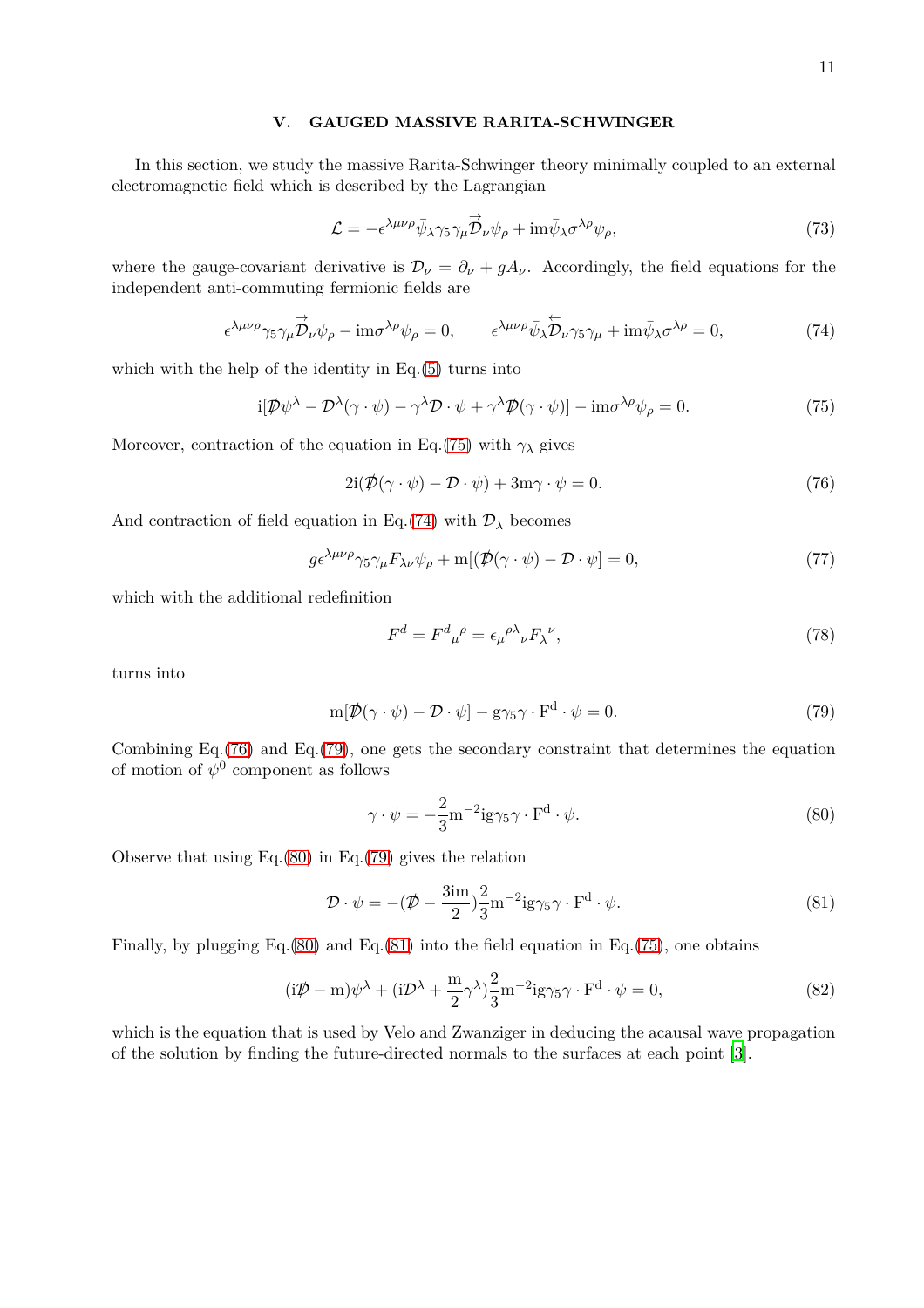#### **Symplectic Reduction for Gauged Massive Rarita-Schwinger Theory**

Finally, let us apply FJ symplectic Hamiltonian reduction to the massive Rarita-Schwinger field minimally coupled to an external electromagnetic field. In order to do so, let us rewrite the Lagrangian in Eq.[\(73\)](#page-10-6) in a more symmetric form:

<span id="page-11-0"></span>
$$
\mathcal{L} = -\frac{1}{2} \epsilon^{\lambda \mu \nu \rho} \bar{\psi}_{\lambda} \gamma_5 \gamma_{\mu} \overrightarrow{\mathcal{D}}_{\nu} \psi_{\rho} + \frac{1}{2} \epsilon^{\lambda \mu \nu \rho} \bar{\psi}_{\lambda} \overleftarrow{\mathcal{D}}_{\nu} \gamma_5 \gamma_{\mu} \psi_{\rho} + \text{im} \bar{\psi}_{\lambda} \sigma^{\lambda \rho} \psi_{\rho}.
$$
 (83)

Subsequently, by splitting Lagrangian in Eq.[\(83\)](#page-11-0) into its space and time components, one gets

$$
\mathcal{L} = \mathcal{A}_1^{(k)} \dot{\psi}_k + \mathcal{A}_2^{(k)} \dot{\bar{\psi}}_k - \mathcal{H}(\psi_0, \bar{\psi}_0, \psi_k, \bar{\psi}_k, A_0, A_k), \tag{84}
$$

where the symplectic coefficients are

$$
\mathcal{A}_1^{(k)} \dot{\psi}_k = -\frac{1}{2} \epsilon^{ijk} \bar{\psi}_i \gamma_5 \gamma_j, \qquad \mathcal{A}_2^{(k)} = \frac{1}{2} \epsilon^{ijk} \gamma_5 \gamma_j \psi_i,\tag{85}
$$

and the relevant Hamiltonian  $\mathcal{H}(\psi_0, \bar{\psi}_0, \psi_k, \bar{\psi}_k, A_0, A_k)$  is

$$
\mathcal{H}(\psi_0, \bar{\psi}_0, \psi_k, \bar{\psi}_k, A_0, A_k) = \frac{1}{2} \epsilon^{ijk} \bar{\psi}_0 \gamma_5 \gamma_i \partial_j \psi_k - \frac{1}{2} \epsilon^{ijk} \bar{\psi}_i \gamma_5 \gamma_0 \partial_j \psi_k - \frac{1}{2} \epsilon^{ikj} \bar{\psi}_i \gamma_5 \gamma_k \partial_j \psi_0 \n- \frac{1}{2} \epsilon^{ijk} \partial_j \bar{\psi}_0 \gamma_5 \gamma_i \psi_k + \frac{1}{2} \epsilon^{ijk} \partial_j \bar{\psi}_i \gamma_5 \gamma_0 \psi_k + \frac{1}{2} \epsilon^{ikj} \partial_j \bar{\psi}_i \gamma_5 \gamma_k \psi_0 \n- \text{im} \bar{\psi}_0 \sigma^{0i} \psi_i - \text{im} \bar{\psi}_i \sigma^{i0} \psi_0 - \text{im} \bar{\psi}_i \sigma^{ij} \psi_j + \text{g} \epsilon^{ijk} \bar{\psi}_i \gamma_5 \gamma_j A_0 \psi_k \n+ g \epsilon^{ijk} \bar{\psi}_0 \gamma_5 \gamma_i A_j \psi_k - g \epsilon^{ijk} \bar{\psi}_i \gamma_5 \gamma_0 A_j \psi_k - g \epsilon^{ikj} \bar{\psi}_i \gamma_5 \gamma_k A_j \psi_0.
$$
\n
$$
(86)
$$

Note that as is emphasized in the massless gauged part, since the gauge fields are external potentials, one is not allowed to set their variation to zero. Hence, here  $\psi_0$ ,  $\bar{\psi}_0$  are the only Lagrange multipliers that induce constraints on the system. Therefore, eliminations of constraint yield

<span id="page-11-1"></span>
$$
\epsilon^{ikj}\partial_j\bar{\psi}_i\gamma_5\gamma_k - \mathrm{im}\bar{\psi}_i\sigma^{i0} - g\epsilon^{ikj}\bar{\psi}_i\gamma_5\gamma_kA_j = 0, \quad \epsilon^{ijk}\gamma_5\gamma_i\partial_j\psi_k - \mathrm{im}\sigma^{0i}\psi_i + g\epsilon^{ijk}\gamma_5\gamma_iA_j\psi_k = 0. \tag{87}
$$

Like the free massive theory, by decomposing the dynamical components into the local transverse and traceless parts as in Eq. $(23)^4$  $(23)^4$  as well as using constraints in Eq. $(87)$  and the Darboux transformation [\(48\)](#page-6-5), with an additional assumption of

$$
i\epsilon^{ijk}\bar{\psi}_i^T\gamma_5\gamma_j\psi_k^T = e^{-2i\frac{\bar{\zeta}}{\nabla^2}}(im\bar{\psi}_i\sigma^{i0} + g\epsilon^{ijk}\bar{\psi}_i^T\gamma_5\gamma_kA_j),\tag{89}
$$

the Lagrangian, up to a boundary term, turns into

<span id="page-11-2"></span>
$$
\mathcal{L} = \mathcal{A}_1^{(k)^T} \dot{\psi}_k^T + \mathcal{A}_2^{(k)^T} \dot{\bar{\psi}}_k^T - \mathcal{H}_T(\psi_k^T, \bar{\psi}_k^T) - \lambda_k \phi^k(\psi_k^T, \bar{\psi}_k^T) - \bar{\lambda}_i \bar{\phi}^i(\psi_k^T, \bar{\psi}_k^T).
$$
(90)

Here the transverse symplectic coefficients and potential are

$$
\mathcal{A}_{1}^{(k)^{T}} = -\frac{1}{2} \epsilon^{ijk} \bar{\psi}_{i}^{T} \gamma_{5} \gamma_{j}, \qquad \mathcal{A}_{2}^{(k)^{T}} = \frac{1}{2} \epsilon^{ijk} \gamma_{5} \gamma_{j} \psi_{i}^{T}, \n\mathcal{H}_{T}(\psi_{k}^{T}, \bar{\psi}_{k}^{T}) = -\frac{1}{2} \epsilon^{ijk} \bar{\psi}_{i}^{T} \gamma_{5} \gamma_{0} \partial_{j} \psi_{k}^{T} + \frac{1}{2} \epsilon^{ijk} \partial_{j} \bar{\psi}_{i}^{T} \gamma_{5} \gamma_{0} \psi_{k}^{T} \n+ g \epsilon^{ijk} \bar{\psi}_{i}^{T} \gamma_{5} \gamma_{j} A_{0} \psi_{k}^{T} - g \epsilon^{ijk} \bar{\psi}_{i}^{T} \gamma_{5} \gamma_{0} A_{j} \psi_{k}^{T} - \text{im} \bar{\psi}_{i}^{T} \sigma^{ij} \psi_{j}^{T}.
$$
\n(91)

4 In this case, from the constraint equation, one finds

$$
\zeta = (\partial \theta + im + g\gamma \cdot A)\gamma \cdot \psi^{T} - gA \cdot \psi^{T}.
$$
\n(88)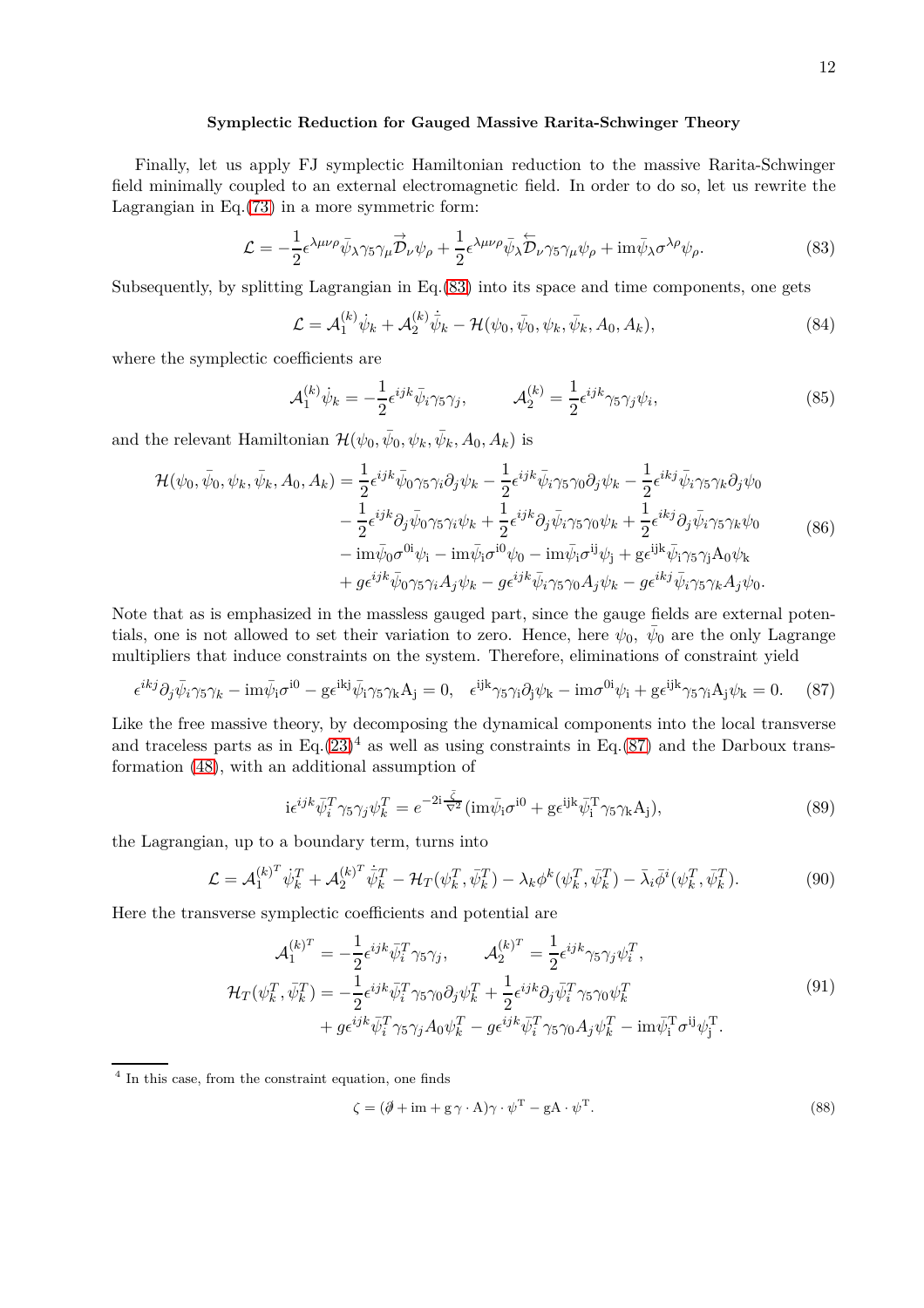Notice that, different from the free cases, the symplectic potential involves mass and gauge potentials. Here in the Eq.[\(90\)](#page-11-2), as in the previous sections, the Lagrange multipliers are the Longitudinal parts of the vector-spinor field and the corresponding constraints read

<span id="page-12-0"></span>
$$
\phi^k(\psi_k^T, \bar{\psi}_k^T) = i\epsilon^{ijk}\bar{\psi}_i^T\gamma_5\gamma_0\psi_j^T + g\epsilon^{ijk}\bar{\psi}_i^T\gamma_5\gamma_jA_0 + g\epsilon^{ijk}\bar{\lambda}_i\gamma_5\gamma_jA_0 - g\epsilon^{ijk}\bar{\psi}_i^T\gamma_5\gamma_0A_j
$$
  
\n
$$
\bar{\phi}^i(\psi_k^T, \bar{\psi}_k^T) = -i\epsilon^{ijk}\bar{\psi}_j^T\gamma_5\psi_k^T + g\epsilon^{ijk}\gamma_5\gamma_jA_0\psi_k^T - g\epsilon^{ijk}\gamma_5\gamma_0A_j\psi_k^T - g\epsilon^{ijk}\gamma_5\gamma_0A_j\lambda_k,
$$
\n(92)

which are same as  $Eq. (70)$  $Eq. (70)$ . Similarly, by setting Eq.[\(92\)](#page-12-0) to zero [\[11,](#page-16-9) [12](#page-16-10)], one arrives at a completely transverse Lagrangian

$$
\mathcal{L} = \mathcal{A}_1^{(k)^T} \dot{\psi}_k^T + \mathcal{A}_2^{(k)^T} \dot{\bar{\psi}}_k^T - \mathcal{H}_T(\psi_k^T, \bar{\psi}_k^T), \tag{93}
$$

whose symplectic part is same as the ones found so far. Thus, with the definition of the dynamical variables  $(\xi_1, \xi_2) = (\psi_k^T, \bar{\psi}_k^T)$ , the non-vanishing equal-time bracket for the gauged massive Rarita-Schwinger theory becomes

$$
\{\psi_i^T(x), \bar{\psi}_k^T(y)\}_{FJ} = \frac{\mathrm{i}}{2} \gamma_k \gamma_i \gamma_0 \delta^3(x - y),\tag{94}
$$

which is identical to the one found in [\[20](#page-16-17)].

#### **VI. CONCLUSIONS**

In this work, we studied  $3 + 1$ -dimensional free and Abelian gauged Grassmannian Rarita-Schwinger theories for their massless and massive extensions in the context of Faddeev-Jackiw first-order symplectic formalism. We have obtained the fundamental brackets of theories which are consistent with the some results that we found in the literature but obtained in a more simpler way. The brackets are independent of whether the theories contain mass or gauge field or not, and thus the structure of constraints and symplectic potentials determine characteristic behaviors of the theories. It will be particularly interesting to find proper transformations that will relate the constraints obtained via the Faddeev-Jackiw symplectic method with the ones that are obtained via Dirac method. But since the constraints obtained in both methods are rather complicated, in this paper, we restrict ourselves only to the Faddeev-Jackiw analysis of Rarita-Schwinger theories and leave this as a future work. With the comparison with the literature, we concluded that the Faddeev-Jackiw symplectic approach provides a more economical way in deriving the fundamental brackets for the Rarita-Schwinger theories. In addition to these, we notice that, in contrast to the massive theory, the Dirac field equations for free massless Rarita-Schwinger theory cannot be covariantly deduced.

# **VII. ACKNOWLEDGMENTS**

We would like to thank Roman Jackiw for suggesting the problem and several useful discussions. We would also like to thank Bayram Tekin for useful suggestions and Markus Schulze, Gilly Elor and Ibrahim Burak Ilhan for critical readings of the paper. S.D. is supported by the TUBITAK 2219 Scholarship.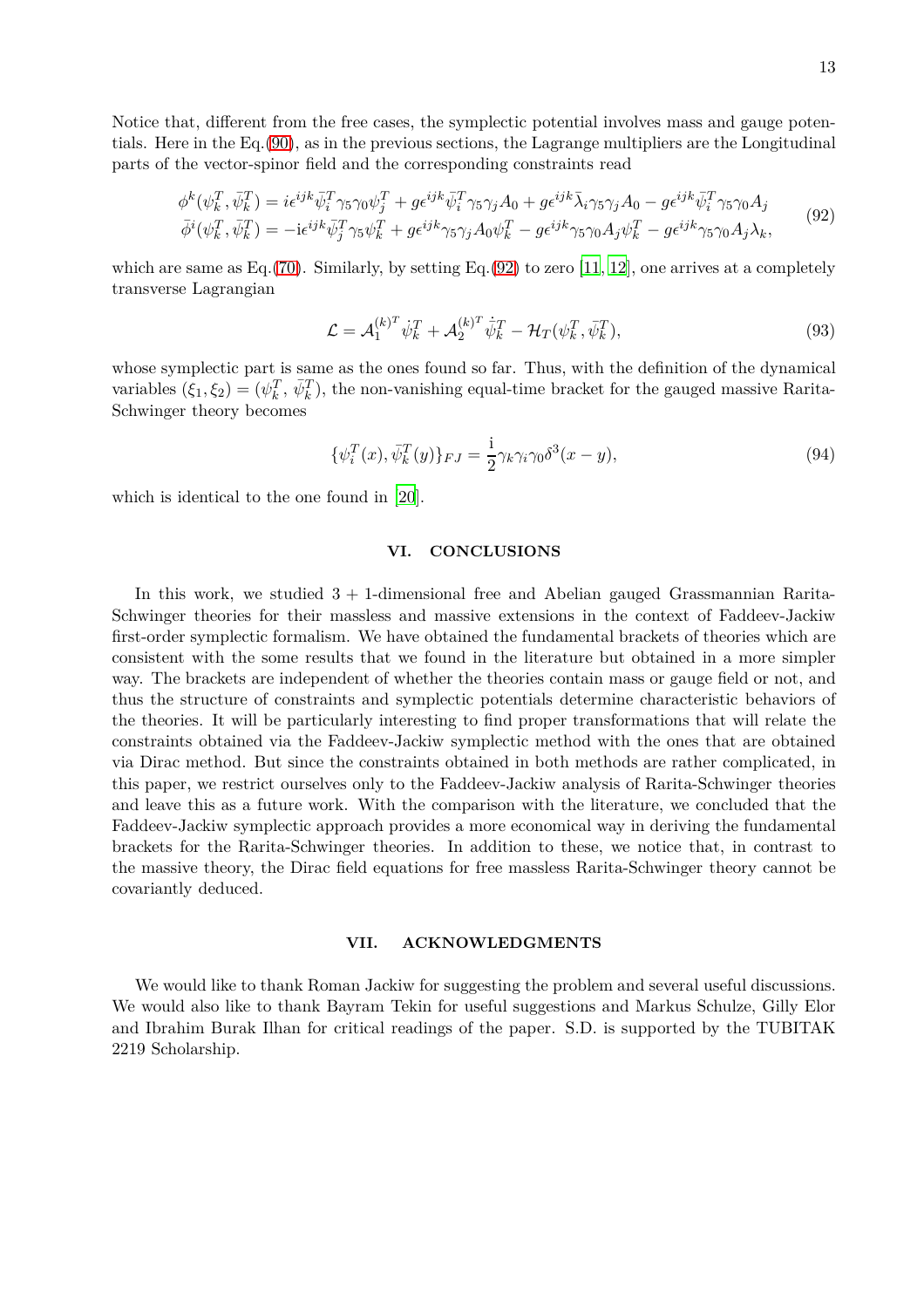# **VIII. APPENDIX A: TRANSVERSE AND TRACELESS DECOMPOSITION OF FIELDS**

In this section, let us give the derivations of [\(26\)](#page-4-2) and [\(27\)](#page-4-3): To solve the constraint equations, one can decompose the independent fields into its *local transverse and γ-traceless parts* as

<span id="page-13-0"></span>
$$
\psi_i = \psi_i^T + \hat{\psi}_i \qquad \bar{\psi}_i = \bar{\psi}_i^T + \hat{\bar{\psi}}_i,\tag{95}
$$

where "*T*" and "ˆ" stand for the transverse and traceless parts, respectively. Here the *γ*-traceless parts are

$$
\hat{\psi}_i = \psi_i - \frac{1}{3} \gamma_i \gamma^j \psi_j, \qquad \hat{\bar{\psi}}_i = \bar{\psi}_i - \frac{1}{3} \bar{\psi}_j \gamma^j \gamma_i.
$$
\n(96)

Therefore, we have

<span id="page-13-2"></span>
$$
\partial^i \psi_i^T = \partial^i \bar{\psi}_i^T = 0 \quad \text{and} \quad \gamma^i \hat{\psi}_i = \gamma^i \hat{\bar{\psi}}_i = 0. \tag{97}
$$

To find how the constraint equations in Eq. $(22)$  decomposes under Eq. $(95)$ , let us focus on the following constraint equation

<span id="page-13-1"></span>
$$
\epsilon^{ijk}\gamma_5\gamma_i\partial_j\psi_k = 0.\tag{98}
$$

Note that with the identity  $\epsilon^{ijk}\gamma_5\gamma_k = -\gamma^0\sigma^{ij}$  and Eq.[\(95\)](#page-13-0), the Eq.[\(98\)](#page-13-1) turns into

$$
\frac{i\gamma^0}{2}[\gamma^k, \gamma^j] \partial_j(\psi_k^T + \hat{\psi}_k) = 0.
$$
\n(99)

Furthermore, by using the relation

$$
[\gamma^k, \gamma^j] = {\gamma^k, \gamma^j} - 2\gamma^j \gamma^k = 2(\eta^{kj} - \gamma^j \gamma^k), \qquad (100)
$$

and the transverse and traceless properties of the fields in Eq.[\(97\)](#page-13-2), one gets

$$
i\gamma^0 \left(\partial^k \hat{\psi}_k - \gamma^j \gamma^k \partial_j \psi_k^T\right) = 0. \tag{101}
$$

Notice that after contraction with  $i\gamma_0$  and relabeling of the dummy indices, it becomes

$$
\partial^i \hat{\psi}_i - \gamma^m \gamma^n \partial_m \psi_n^T = 0, \qquad (102)
$$

which yields

$$
\hat{\psi}_i = \frac{\partial_i \zeta}{\nabla^2} \quad \text{where} \quad \zeta = \gamma^m \gamma^n \partial_m \psi_n^T. \tag{103}
$$

This structure is also valid for the other theories. The only difference arises in the definition of *ζ* which we give its explicit form in each section. Finally, by substituting this result into the constraint in Eq.[\(98\)](#page-13-1), it turns into

$$
\epsilon^{ijk}\gamma_5\gamma_i\partial_j\psi_k^T + \epsilon^{ijk}\gamma_5\gamma_i\frac{\partial_j\partial_k\zeta}{\nabla^2} = 0.
$$
\n(104)

Because of the symmetric and anti-symmetric contraction in  $"j, k"$  indices, the second term drops, and we are left with the transverse constraint equation

$$
\epsilon^{ijk}\gamma_5\gamma_i\partial_j\psi_k^T = 0.\tag{105}
$$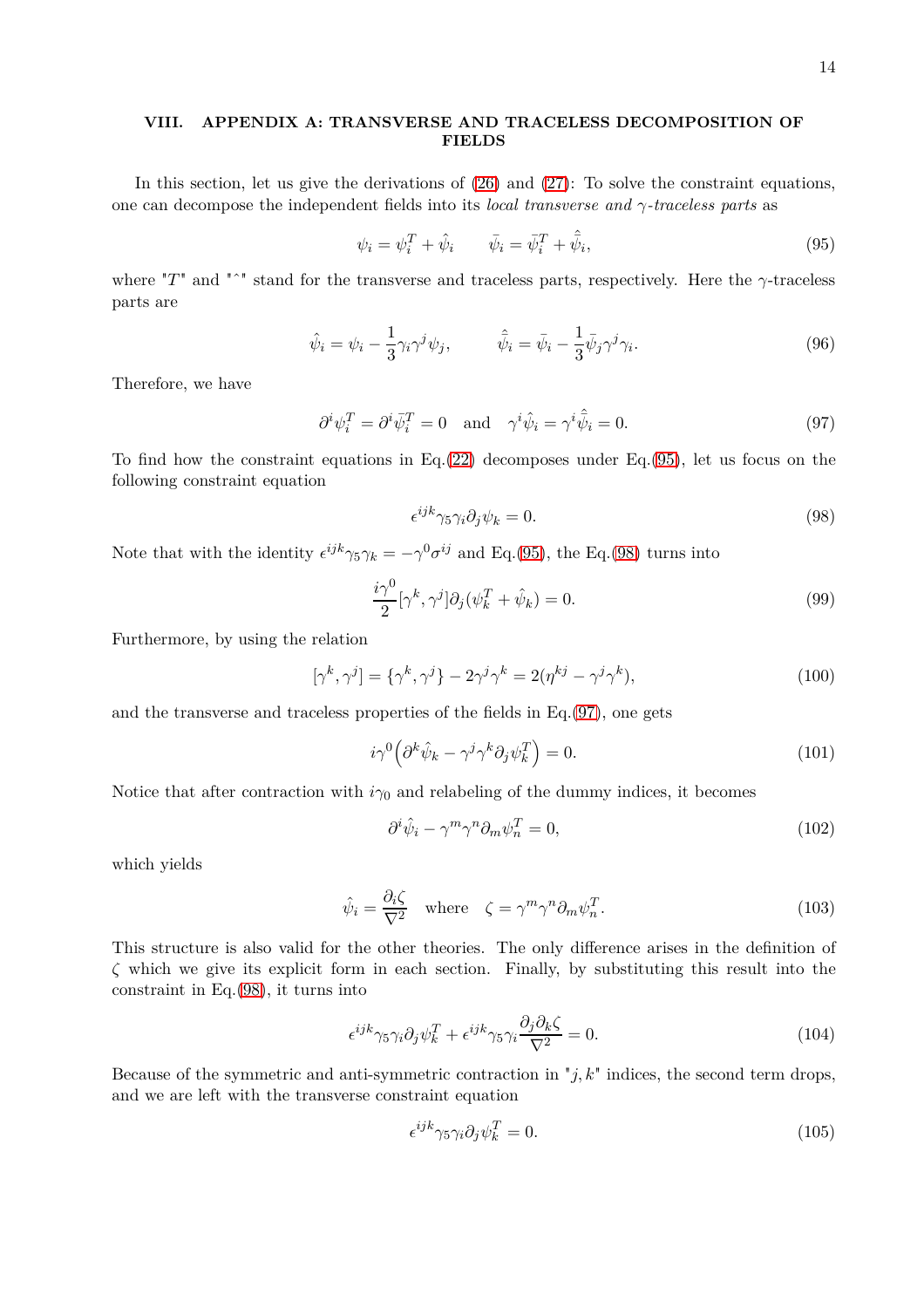## **IX. APPENDIX B: FADDEEV-JACKIW HAMILTONIAN REDUCTION FOR CONSTRAINED AND UNCONSTRAINED SYSTEMS**

In this section, we review the Faddeev-Jackiw symplectic first-order formalism which was introduced particularly to quantize the constrained systems [\[11](#page-16-9), [12](#page-16-10)]. The method works on the first-order Lagrangian and does not require any classification of constraints. To better understand how the method works, let us consider

<span id="page-14-0"></span>
$$
\mathcal{L} = p_{\alpha} \dot{q}^{\alpha} - H(p, q), \qquad \alpha = 1, \dots n. \tag{106}
$$

With the definition of 2*n*-component phase-space coordinates

$$
\xi^{\alpha} = p_{\alpha}, \quad \alpha = 1, \cdots, n \quad \text{and} \quad \xi^{\beta} = q^{\beta}, \quad \beta = n + 1, \cdots, 2n,
$$
\n(107)

Eq.[\(106\)](#page-14-0) can be rewritten as a Lagrangian one-form

$$
\mathcal{L}dt = \frac{1}{2}\xi^{\alpha}f_{\alpha\beta}^{0}d\xi^{\beta} - V(\xi)dt.
$$
\n(108)

Here the symplectic  $2n \times 2n$  matrix is

$$
f^0_{\alpha\beta} = \begin{pmatrix} 0 & 1 \\ -I & 0 \end{pmatrix}_{\alpha\beta},
$$

where I is the identity matrix;  $A_0 \equiv \frac{1}{2}$  $\frac{1}{2}\xi^{\alpha} f_{\alpha\beta}^{0} d\xi^{\beta}$  is the *canonical one-form*;  $f^{0} \equiv dA_{0} \equiv \frac{1}{2}$  $\frac{1}{2}$ *f*<sub>αβ</sub>*d*ζ<sup>α</sup>*d*ζ<sup>β</sup> is the *symplectic two-form*. Note that  $f^0$  is constant [\[11,](#page-16-9) [12](#page-16-10)]. But, in general, the symplectic twoform does not have to be constant. Therefore, let us now consider the following generic Lagrangian

<span id="page-14-1"></span>
$$
\mathcal{L}dt = A_{\alpha}d\xi^{\alpha} - H(\xi)dt, \qquad \alpha = 1, \cdots, 2n,
$$
\n(109)

where  $A_{\alpha}$  is an arbitrary one-form. The variation of Eq.[\(109\)](#page-14-1) with respect to  $\xi$  yields

<span id="page-14-2"></span>
$$
f_{\beta\alpha}\dot{\xi}_{\alpha} = \frac{\partial H}{\partial \xi_{\beta}} \quad \text{where} \quad f_{\beta\alpha} = \frac{\partial A_{\alpha}}{\partial \xi_{\beta}} - \frac{\partial A_{\beta}}{\partial \xi^{\alpha}}.
$$
 (110)

In the case of when the symplectic matrix is nonsingular,  $Eq.(110)$  $Eq.(110)$  becomes

<span id="page-14-3"></span>
$$
\dot{\xi}_{\alpha} = f_{\alpha\beta}^{-1} \frac{\partial H(\xi)}{\partial \xi_{\beta}}.
$$
\n(111)

Thus, by using Eq.[\(111\)](#page-14-3) and the Poisson brackets for the bosonic variables, one obtains the FJ fundamental brackets as follows

$$
\{\xi_{\beta}, \xi_{\alpha}\}_{FJ} = f_{\alpha\beta}^{-1}.\tag{112}
$$

Note that, in the case of the Grassmannian variables, using the anti-commutation property of the variables as well as the Poisson brackets for the Grassmannian variables [\[21](#page-16-18)], one has

$$
\dot{\xi}_{\alpha} = \frac{\partial H(\xi)}{\partial \xi_{\beta}} (f^{-1})_{\alpha\beta},\tag{113}
$$

and the corresponding fundamental brackets become

$$
\{\xi_{\beta}, \xi_{\alpha}\}_{FJ} = -(f^{-1})_{\alpha\beta}.\tag{114}
$$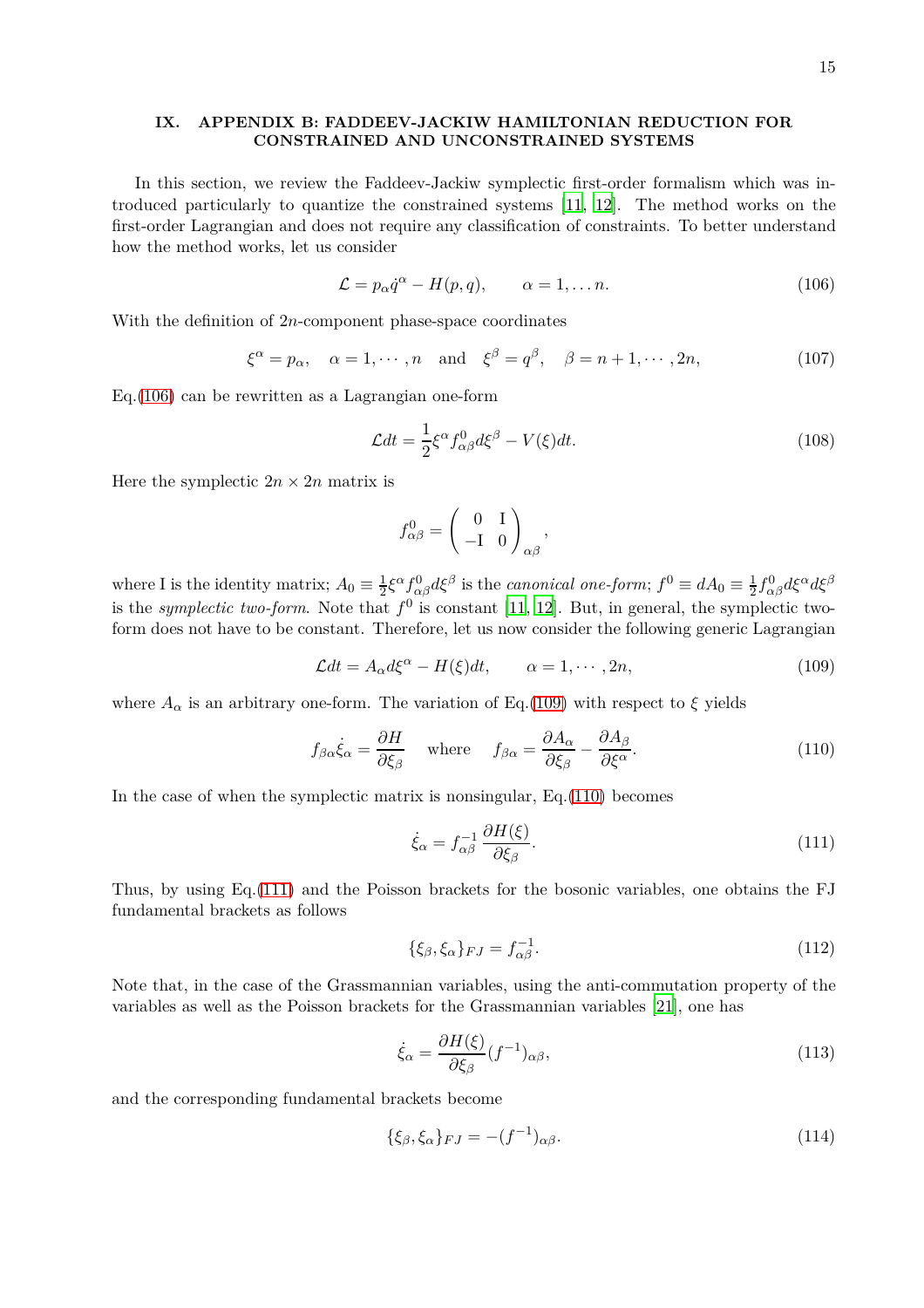On the other side, when there are constraints in the system which are induced by the existence of the zero-modes, then the symplectic matrix cannot be inverted. In that case, according to the Darboux's theorem which states that for any given one-form  $A = A_\alpha d\xi^\alpha$  where  $\alpha = 1, \dots, N$ , one can always do the following changes in the variables

<span id="page-15-1"></span>
$$
\xi^{\alpha} \to (p^{\beta}, q^{\gamma} z^{\rho}), \quad \beta, \gamma = 1, \cdots, n, \quad \rho = 1, \cdots, N - 2n,
$$
\n(115)

so that *A* turns into  $A = A_\alpha dq^\alpha$ . As is seen above, when there is no constraint, Eq.[\(115\)](#page-15-1) diagonalizes  $f_{\alpha\beta}$ . However when there are constraints, only a  $2n \times 2n$  sub-block of  $f_{\alpha\beta}$  *diagonalizes* and the remaining  $N - 2n$  degrees of freedom (corresponding the zero-modes  $z^{\rho}$ ) will not be in the symplectic form  $[11, 12]$  $[11, 12]$  $[11, 12]$ ; yet they occur in the rest of the Lagrangian:

$$
\mathcal{L} = p_{\alpha} dq^{\alpha} - \Phi(p, q, z) dt. \tag{116}
$$

The equations  $\frac{\partial \Phi}{\partial z^{\alpha}} = 0$  can be used to eliminate the zero-modes of *z*'s only if  $\frac{\partial^2 \Phi}{\partial z^{\rho} \partial z^{\beta}}$  is nonsingular. In the generic case, after diagonalization and elimination of *z*'s as many as possible, one ultimately arrives at

<span id="page-15-0"></span>
$$
\mathcal{L} = p_{\alpha} \dot{q}^{\alpha} - H(p, q) - \lambda_{\rho} \phi^{\rho}(p, q), \qquad (117)
$$

where the remaining *z*'s are denoted by  $\lambda_{\rho}$  (namely, Lagrange multipliers) and the  $\phi^{\rho}$  are *the only true constraints in the system*

$$
\phi^{\rho} = 0. \tag{118}
$$

# A. Symplectic Reduction for Dirac Theory of  $\text{spin-}\frac{1}{2}$  fields

In this section, to see how the method works, we provide FJ Hamiltonian reduction for the Dirac theory for the spin- $\frac{1}{2}$  theory as an example. For this purpose, let us note that the Lagrangian can be written:

<span id="page-15-2"></span>
$$
\mathcal{L} = -\frac{i}{2}\overline{\psi}\overleftarrow{\partial}\psi + \frac{i}{2}\overrightarrow{\psi}\overrightarrow{\partial}\psi - m\overline{\psi}\psi.
$$
 (119)

As mentioned above, we assume that the independent dynamical variables are anti-commuting Grassmann variables. In order to pass to the symplectic analysis of the system, one needs to separate the dynamical components from the non-physical ones by splitting the Lagrangian [\(119\)](#page-15-2) into its time and space components. In doing so, one arrives at

$$
\mathcal{L} = \frac{i}{2} \gamma^0 \psi \dot{\bar{\psi}} + \frac{i}{2} \gamma^0 \bar{\psi} \dot{\psi} - \left[ \frac{i}{2} \partial_i \bar{\psi} \gamma^i \psi - \frac{i}{2} \bar{\psi} \gamma^i \partial_i \psi + m \bar{\psi} \psi \right],\tag{120}
$$

whose variation, up to a boundary term, yields

<span id="page-15-3"></span>
$$
\delta \mathcal{L} = \delta \psi \left( i \gamma^0 \dot{\bar{\psi}} \right) + \delta \bar{\psi} \left( i \gamma^0 \dot{\psi} \right) - \left[ \delta \bar{\psi} (-i \gamma^i \partial_i \psi + m \psi) + \delta \psi (-i \gamma^i \partial_i \bar{\psi} - m \bar{\psi}) \right],\tag{121}
$$

from which one gets the Dirac field equations as follows

<span id="page-15-4"></span>
$$
i\gamma^0 \dot{\bar{\psi}} = -i\gamma^i \partial_i \bar{\psi} - m\bar{\psi}, \qquad i\gamma^0 \dot{\psi} = -i\gamma^i \partial_i \psi + m\psi.
$$
 (122)

As is seen from Eq.[\(121\)](#page-15-3) and Eq.[\(122\)](#page-15-4), the symplectic matrix for the Dirac theory and its inverse are

$$
f_{\alpha\beta} = \begin{pmatrix} 0 & i\gamma^0 \\ i\gamma^0 & 0 \end{pmatrix}, \quad f_{\alpha\beta}^{-1} = \begin{pmatrix} 0 & -i\gamma^0 \\ -i\gamma^0 & 0 \end{pmatrix} = -f_{\alpha\beta}.
$$